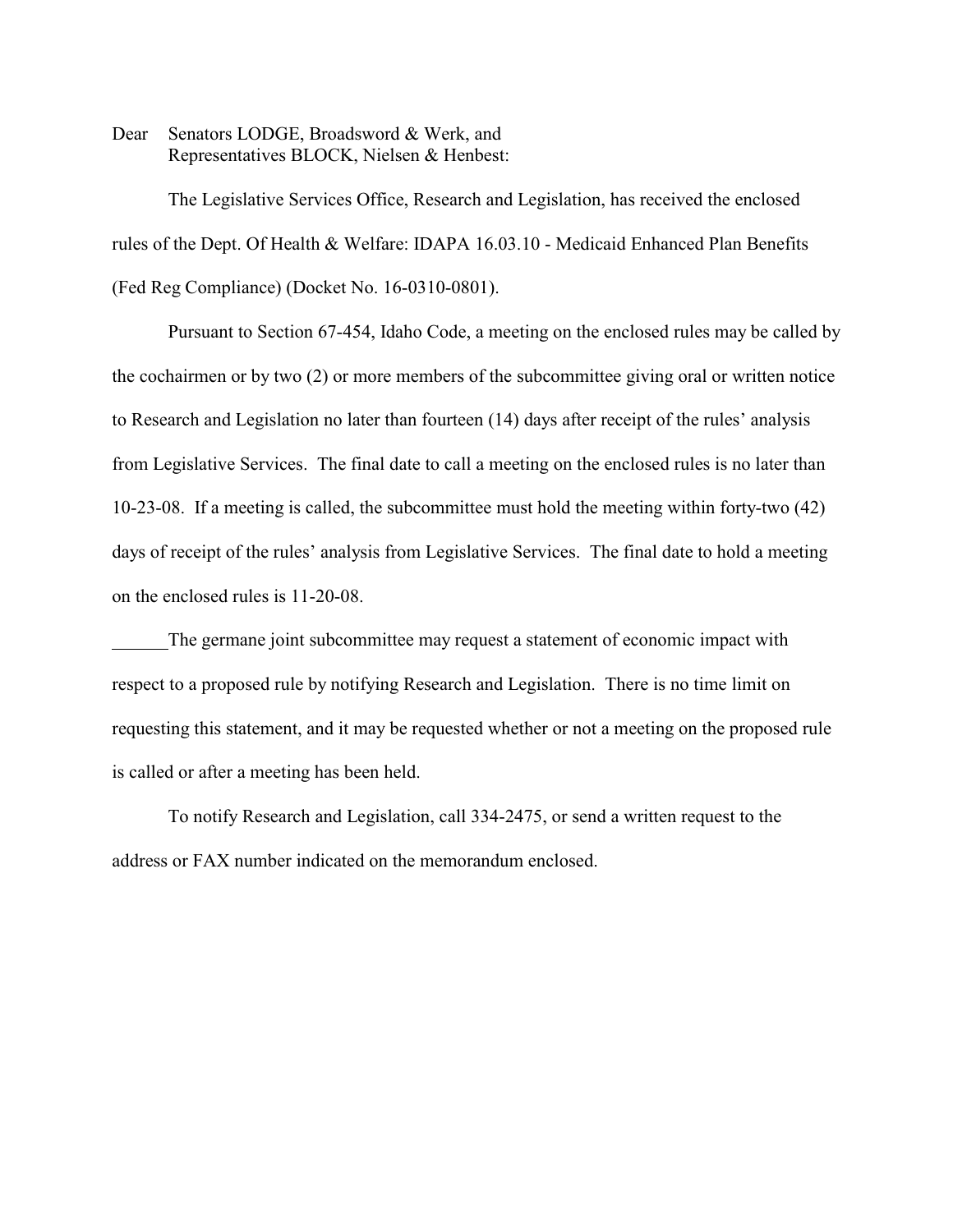# **MEMORANDUM**

| TO:             | Rules Review Subcommittee of the Senate Health & Welfare Committee and the<br>House Health & Welfare Committee              |
|-----------------|-----------------------------------------------------------------------------------------------------------------------------|
| <b>FROM:</b>    | Research & Legislation Staff - Paige Alan Parker                                                                            |
| DATE:           | October 3, 2008                                                                                                             |
| <b>SUBJECT:</b> | Department of Health and Welfare - IDAPA 16.03.10 - Medicaid Enhanced Plan<br>Benefits (Docket No. 16-0310-0801) (Proposed) |

This temporary and proposed rule docket 16-0310-0801 (hereinafter "proposed rule") represents the Department of Health and Welfare's amendments to chapter 16.03.10 dealing with Medicaid enhanced plan benefits.

The Department advances a laundry list of reasons for the proposed rule. These include: changing reimbursement for providers from a flat monthly rate to 15 minute increments; ensuring participants have a single service coordinator; ensuring service coordination providers do not have conflicts-of-interest that lead to self-referrals; modifying time frame for service coordination during the participant's transition from an institution; modifying requirements for assessment and monitoring activities; clarifying service coordination provider qualifications and participant eligibility; and revising references or definitions.

According to the Department, the proposed rule is authorized pursuant to sections 56-202(b), 56-203(g), 56-203(I), and 56-250 through 56-257, Idaho Code. In addition, the department states that 42 CFR sections 431, 440 and 441 provide legal authority for the proposed rule. However, no copy of these regulations accompany the proposed rule as required by section 67-5223(1), Idaho Code.

Section 56-202(b), Idaho Code, provides the Department with general and broad rulemaking authority. Section 56-203(g), Idaho Code, grants the Department the power to define persons entitled to medical assistance in such terms as will meet requirements for federal participation in medical assistance payments. Section 56-203(I), Idaho Code, empowers the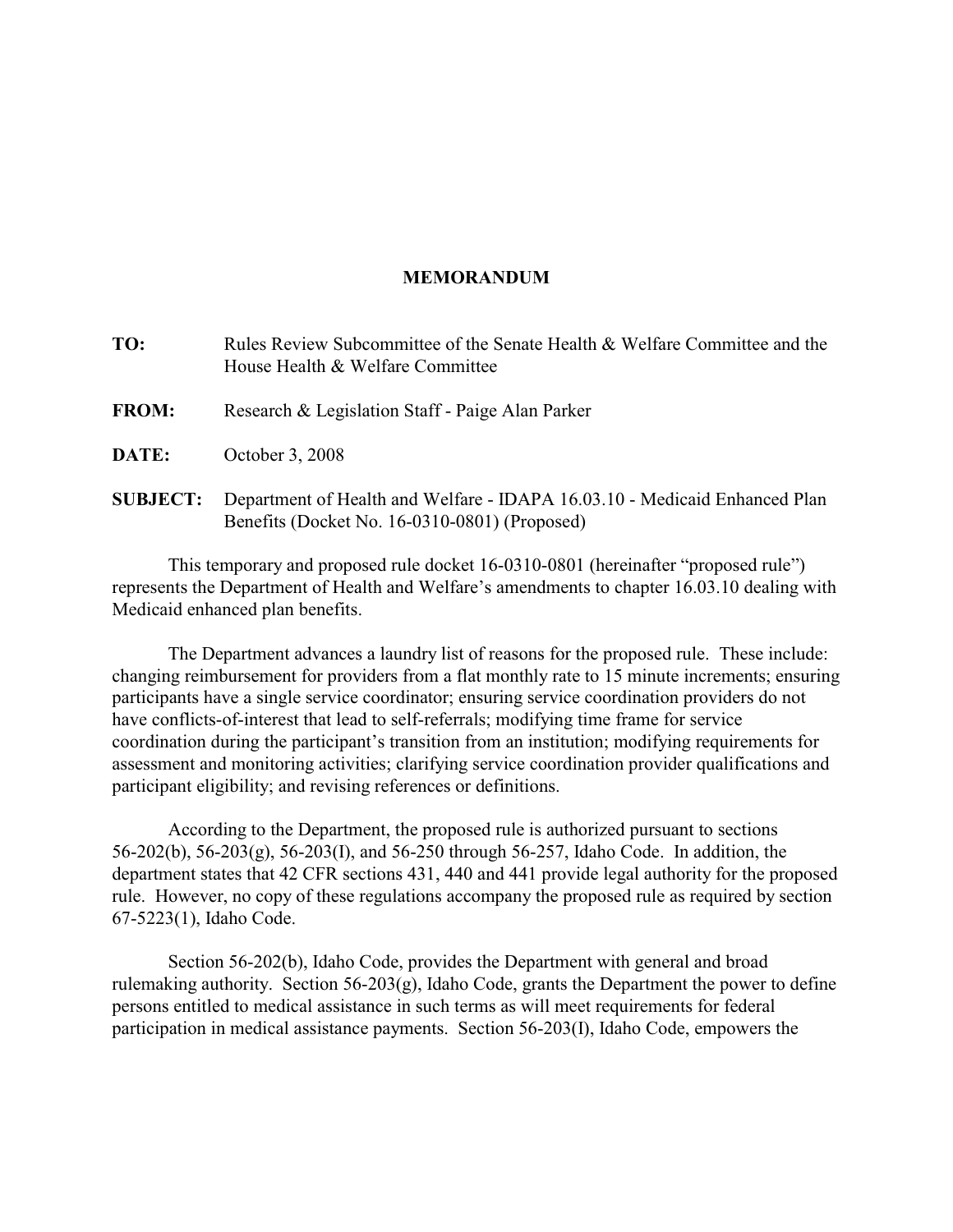Department to determine the amount, duration and scope of care and services to be purchased as medical assistance on behalf of needy eligible individuals. Sections 56-250 through 56-255, Idaho Code, are the codified provisions of the Idaho Medicaid Simplification Act (HB 776 (2006)). Part of the legislative intent of that Act is to strive to balance efforts to contain Medicaid costs, improve program quality and improve access to services. Section 56-251(1), Idaho Code. Section 56-253(8), Idaho Code, gives the Department's director the authority to promulgate rules consistent with that Act. Sections 56-256 and 56-257, Idaho Code, deal with Personal Health Accounts and Co-payments, respectively, and are not relevant to the present proposed rule.

According to the Department, no fee or charge is imposed by the proposed rule. The Department states that there is no anticipated fiscal impact to the state General Fund as a result of this rule. According to the Department, negotiated rulemaking with Medicaid providers was conducted in the development of the proposed rule, including Case Manager Associations of Idaho, Idaho School Districts, Medicaid staff, advocates and other stakeholders.

 Public hearings are scheduled in Coeur d'Alene on October 16, in Boise on October 15 and in Pocatello on October 14, 2008. All written comments must be directed and delivered to the Department's specified representative on or before October 22, 2008.

# **ANALYSIS**

The proposed rule represents a fairly extensive rewrite of sections 721 (Service Coordination - Definitions), 727 (Service Coordination - Coverage and Limitations), 728 (Service Coordination - Procedural Requirements), 729 (Service Coordination - Provider Qualifications), 730 (Service Coordination - Care Plan Assessment), 731 (Service Coordination - Care Plan) and 736 (Service Coordination - Provider Reimbursement), along with less extensive amendments to sections 725 (Service Coordination - Eligibility - Individuals with Severe and Persistent Mental Illness) and 726 (Service Coordination - Eligibility - Children Up to the Age of Twenty-One). Housekeeping changes, including those contained in sections 723 (Service Coordination - Eligibility - Individuals with a Development Disability) and 724 (Service Coordination - Eligibility - Individuals Eligible for Personal Assistance Services), will not be addressed in this memorandum.

Five new service coordination definitions are presented in the proposed rule ("care plan assessment," "conflict of interest," "diagnostic assessment," "licensed mental health practitioner" and "person-centered planning"), along with amendments to four definitions ("agency," "human services field," "service coordination" and "service coordinator"), and the deletion of two ("crisis service coordination" and "current assessment"). None of the new or amended definitions are defined in statute. Four of these definitions ("conflict of interest," "person centered planning team," "service coordination" and "service coordinator") have been defined in other rules promulgated by the Department.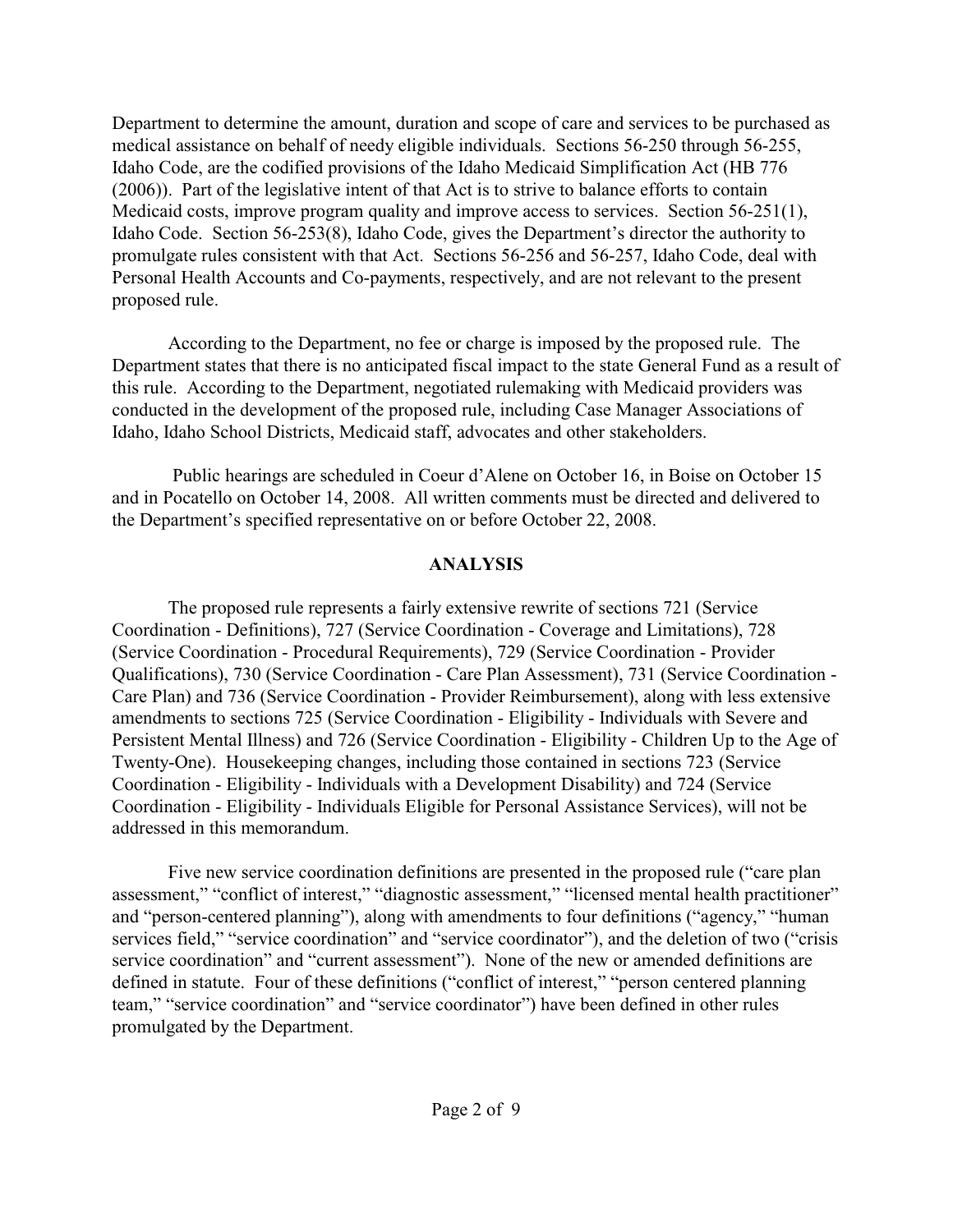The proposed rule modified the definition of "agency" by clarifying that the service coordination business entity has one supervisor who does not carry a caseload and a minimum of two service coordinators. Section 721.01.

New term, "care plan assessment," is defined as "an assessment conducted by a service coordinator that accurately reflects the status of the participant in terms of the participant's need for assistance in gaining and coordinating access to care and services using person-centered planning principles." Section 721.03. This definition utilizes new term "person-centered planning," defined as "a process facilitated by the service coordinator and comprised of the participant and individual significant to the participants [note: "participants" should be singular], to collaborate to develop a care plan that is based on the expressed needs and desires of the participant." Section 721.11. This definition of "person-centered planning" is consistent with the Department's definitions of that term in IDAPA 16.04.11, "Developmental Disabilities Agencies (DDA), and in IDAPA 16.04.17, Rules Governing Residential Habilitation Agencies."

"Conflict of interest," a new defined term, is vaguely defined as "a situation in which a person's or agency's professional or personal obligations or personal or financial interests appear to directly or indirectly influence the exercise of his official duties." Section 721.04. Perhaps the Department's more detailed definition of the term found at IDAPA 16.05.04.005.01, dealing with the Idaho Council on Domestic Violence Grant Funding, could have been adapted to the proposed rule.

"Diagnostic assessment" appears to be defined appropriately with its contextual use, section 721.06, as is "licensed mental health practitioner," section 721.09, which includes physician, physician assistant, nurse practitioner trained in diagnostics, master level clinical nurse specialist, licensed psychologist, licensed clinical social worker, licensed professional counselor or licensed marriage or family therapist.

The proposed rule clarifies the definition of "human services field" by specifying that public health is one of the particular areas of academic study. Section 721.08. The proposed rule also clarifies that "service coordination" is a case management activity, section 721.13, and that "service coordinator" may be under contract with a service coordination agency, section 721.14.

Section 725 of the proposed rule, dealing with service coordination eligibility for individuals with severe and persistent mental illness, clarifies that to be eligible, the adult must meet the requirements of using or having a history of using high cost services associated with periods of increased severity of mental illness, a diagnosis of mental illness and having mental illness of sufficient severity to cause a disturbance in specified performance or coping skills. To meet the diagnosis of mental illness requirement, the adult must have undergone a diagnostic assessment (i.e., "a comprehensive assessment of the participant's current condition and complete medical and psychiatric history") and meet the criteria for severe mental illness according to section 1912(c) of the Public Health Services Act, as amended by P.L. 102-321. Section 725.02.c.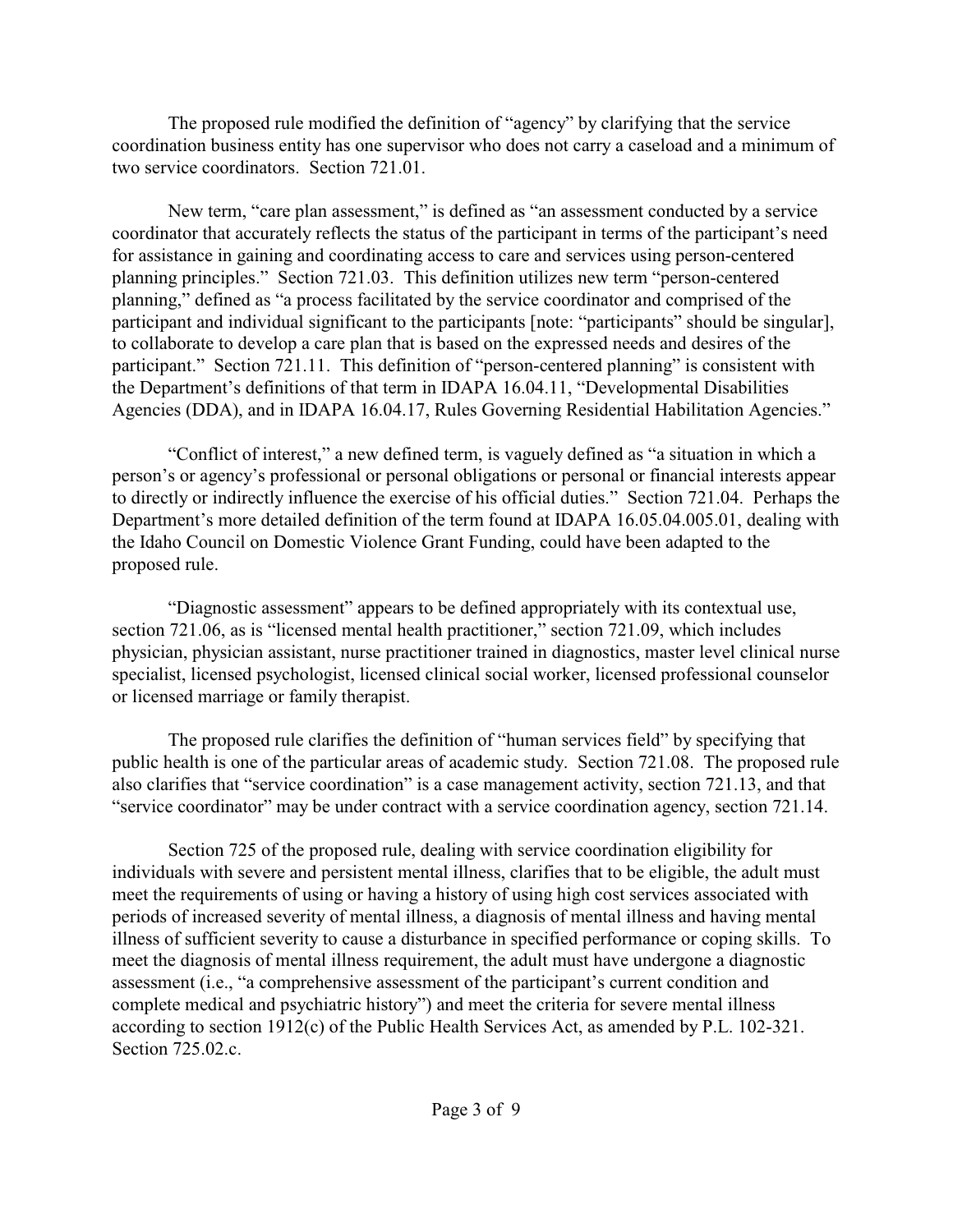[Note: P.L. 102-321 did not amend section 1912(c) of the Act to provide criteria for severe mental illness. The codification of P.L. 102-321's section 1912 is at 42 U.S.C. section 300x-1(c)(1) and directs the Secretary of Human Services to establish definitions for the terms "adults with a serious mental illness" and "children with a serious emotional disturbance" and disseminate the definitions to the states. Thus, not only does the proposed rule mix "severe mental illness" with "serious mental illness," the criteria are not stated in the Department's obscure citation. The relevant federal regulation that has not been identified by the Department. The Department's criteria for severe mental illness cannot be gleaned from the proposed rule.]

For service coordination eligibility for children, the proposed rule no longer references the Early and Periodic Screening Diagnosis and Treatment (EPSDT) program. The proposed rule also revises the "substantial impairment" criteria component of "serious emotional disturbance" to remove the requirement for a full eight scale score of 80 or higher on the Child and Adolescent Functional Assessment Scale or a full seven scale score of eighty or higher on the Preschool and Early Childhood Functional Assessment Scale with the requirement of a "moderate" impairment in at least one of the self-harmful behavior, moods/emotions or thinking scales. In place of that requirement the proposed rule states that a "substantial impairment" requires a "moderate" impairment range in a least two of the [unspecified] subscales, one of which must be from the self-harmful behavior, moods/emotions, and thinking scales. Section 726.05.d. [Note: clarity is not the hallmark of this proposed rulemaking.]

The proposed rule states that "service coordination" consists of services provided to assist individuals in gaining access to needed medical, social, educational and other services. Section 727. The activities within "service coordination" have been extensively rewritten and reorganized [dare say, "scrambled"] to include comprehensive care plan assessment and periodic reassessment, development of a care plan, referral and related activities, monitoring and followup activities, crisis activities, contacts for assistance, exclusions, limitations on the provision of direct services, limitations on service coordination and limitations on care plan assessment and care plan development and to eliminate linking the participant to needed services.

With regard to assessment, the focus of the proposed rule is on the determination of the participant's needs by development of a comprehensive care plan. Activities required to make that determination include: taking the client's history; identifying needs; completing related documentation; and gathering information from family members, medical providers, social workers and educators. Section 727.01. The care plan assessment is addressed at section 730 of the proposed rule. This assessment must be completed by a service coordinator as part of the person-centered planning with the participation of the participant, the guardian (when appropriate) and pertinent service providers and is used to determine the participant's prioritized needs and services and the family's needs when the participant is a child. Section 730.01. The information to be included on the Department approved assessment form is specified at section 730.02.

Whereas the existing rule stressed coordination and retention of services, assurance of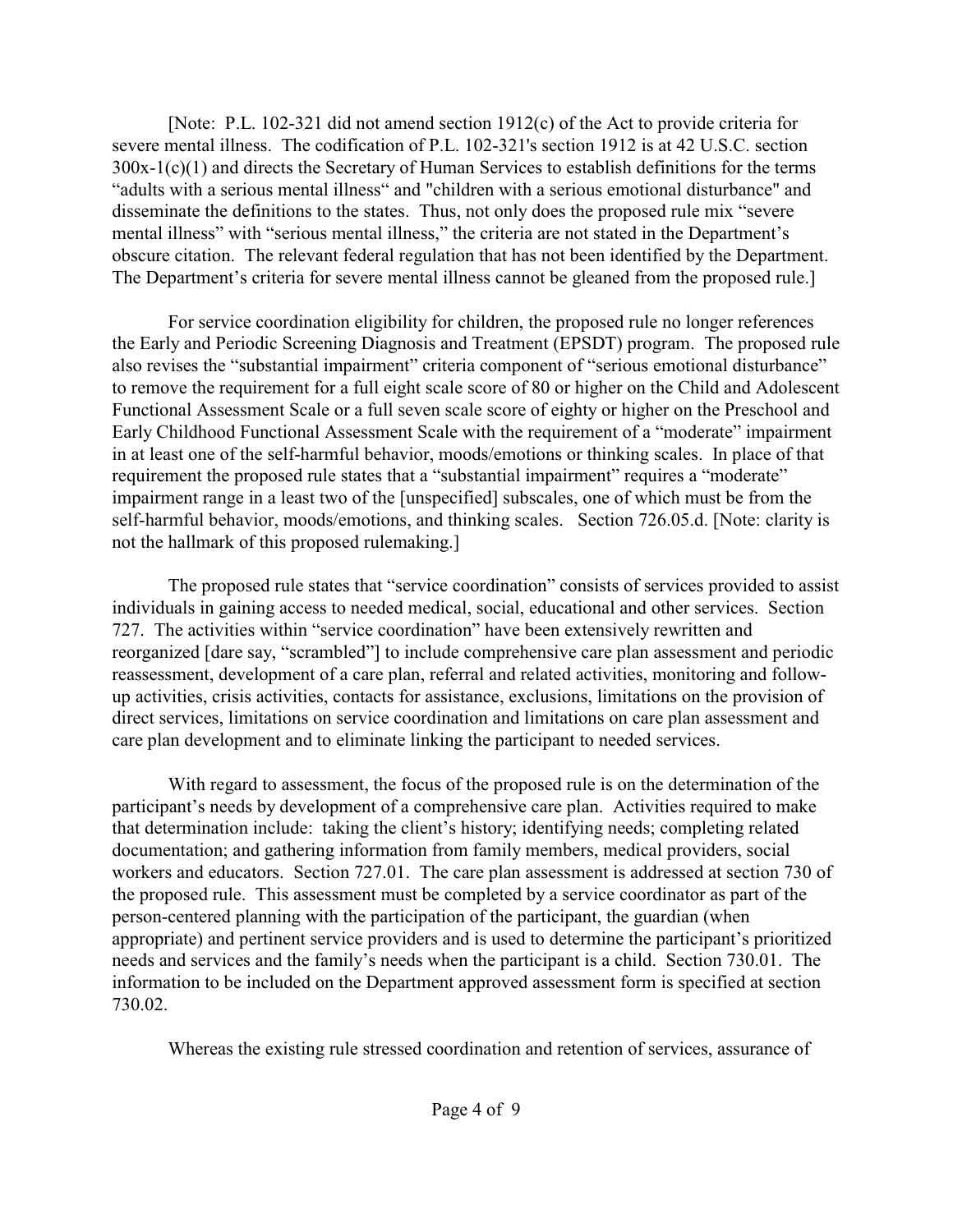consistency, non-duplication, satisfaction to the participant and adjustments to the plan of service when needed in the monitoring activity, the proposed rule's Monitoring and Follow-Up Activities section stresses ensuring that the care plan is implemented and adequately addresses the participant's needs through face-to-face contact with the participant at least every 90 days. Section 727.04.

Under the proposed rule, crisis service coordination does not include crisis counseling, transportation to emergency providers or direct skill-building services. Crisis assistance for children's service coordination are not available until 4.5 hours of service coordination have already been provided in the month, up from 4 hours under the existing rule, and must be prior authorized by the Department. Section 727.05.a. Crisis assistance for adults with a developmental disability are also subject to the 4.5 hours of service precondition and prior authorization requirement, along with the requirement that it be based on community crisis supports. Section 727.05.b. [Note: the first sentence of section 727.05 is incomplete.]

Crisis assistance for adults with severe and persistent mental illness must be prior authorized by the Department and includes the additional requirement that the participant must be experiencing symptoms of psychiatric decompensation that interferes or prohibits the participant from gaining or coordinating necessary services. Section 727.05.c. Crisis assistance for individuals eligible to personal assistance services also must be preauthorized by the Department. Section 727.05.d.

Under the proposed rule, providers of service coordination services may provide service coordination to the same Medicaid participant when the participant is receiving children's service coordination (coordination under the Early and Periodic Screening Diagnosis and Treatment option under the existing rule) or is an adult with mental illness and the service coordinator has documented that the participant has made free choice of providers. Section 727.08.

The limits on service coordination under the proposed rule include a 4.5 hours per month limitation for participants who meet the eligibility qualifications for Children's Service Coordination and for participants with developmental disabilities. Section 727.09.

The proposed rule provides that service coordination may include contacts with noneligible individuals only when the contact is directly related to identifying the needs and supports for helping the eligible participant to access services. Section 727.06. The proposed rule also is explicit that service coordination does not include activities that are an integral component of another covered Medicaid service, integral to the administration of foster care programs, or integral to the administration of another non-medical program for which a participant may be eligible (except that which is included in an individualized education program or individualized service plan consistent with section 1903(c) of the Social Security Act). Section 727.07. [Note: The Department's citation to the Social Security Act is less than helpful since that Act has been amended numerous time and the Act in not readily available, except as codified. Citation to the codified section would provide far easier access to the referenced information.]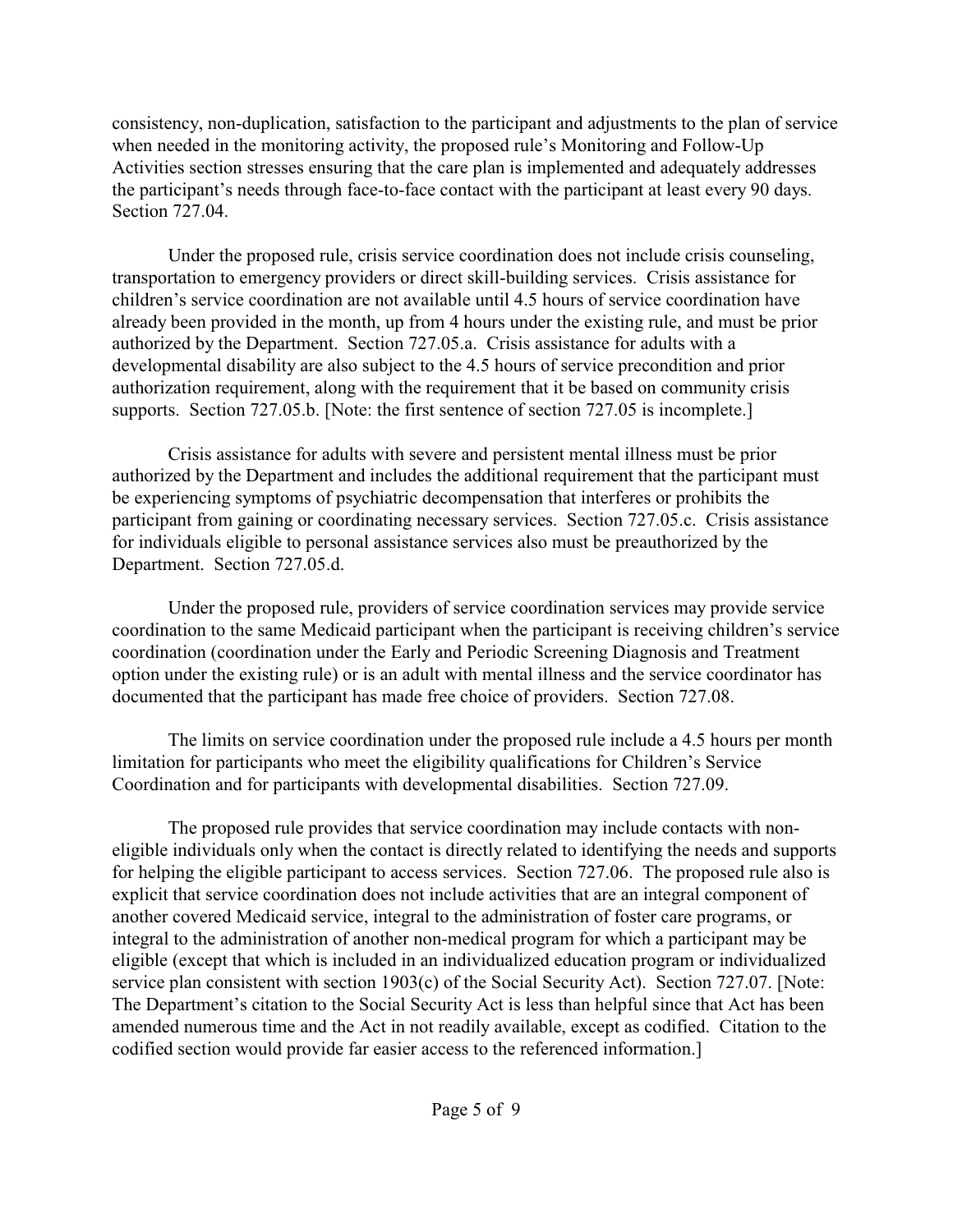The proposed rule limits reimbursement for assessment and care plan development to 6 hours for children, participants with mental illness or eligible adult personal assistance participants. Plan development for participants with developmental disabilities is limited to 12 hours. Section 727.10.

The Department has designated what is termed the "service plan" under the existing rule as the "care plan" in the proposed rule. The care plan is now addressed at section 731 of the proposed rule. The service coordination care plan is developed using information collected through the care plan assessment of the participant's service coordination needs and must specify the goals and actions to address the medical, social, educational and other services needed by the participant. Participating in the care plan and developing its goals are the eligible participant or the participant's authorized health care decision maker and others. Section 731. The care plan must identify a course of action to respond to the participant's assessed needs. Section 731.01.

Elements of the care plan which were separately specified for individuals receiving personal assistance services, individuals with severe and persistent mental illness and children in the EPSDT program (now designated as children participants) have been consolidated at section 731.02. New to these elements is the inclusion of a crisis prevention plan that identifies each potential risk or substantiates that there are no potential risks and identifies the services and actions which will be implemented in the case of a participant crisis situation. Section 731.02.b. The proposed rule also clarifies that the concrete, measurable goals and objectives are to be achieved by the participant, section 731.02.c, that included within "schedules" are progress reviews, section 731.02.f, and documentation of unmet needs includes goals to address these needs or gaps, section 731.02.g.

The documentation of service coordination has been amplified by the proposed rule to include: the duration of the provided service; the nature, content, units of the service coordination received; whether the goals specified in the care plan have been achieved; whether the participant declined any care plan services; the need for and occurrences of coordination with other case managers; the timeline for obtaining needed service and for reevaluation of the plan; the date of progress reviews, signed by the service coordinator completing the review; a copy of the signed informed consent documenting the purposes of the service coordination; a reflection that person-centered planning in the care plan; and documentation of the participant's inclusion in the development of the care plan. Section 728.03

Under the proposed rule, children's service coordination care plans cannot be effective before the date that the child's parent or legal guardian has signed the plan. Section 728.03.n. For adults with severe and persistent mental illness, the crisis situation and the crisis service coordination services must be documented in the progress notes of the participant's medical record. Section 728.04. Each entry completed by a paraprofessional must be reviewed, dated and signed by the participant's service coordinator. Section 728.05. The proposed rule clarifies that the participant has a freedom of choice of service coordinators, service coordination provider agencies and other health care providers. Section 728.06.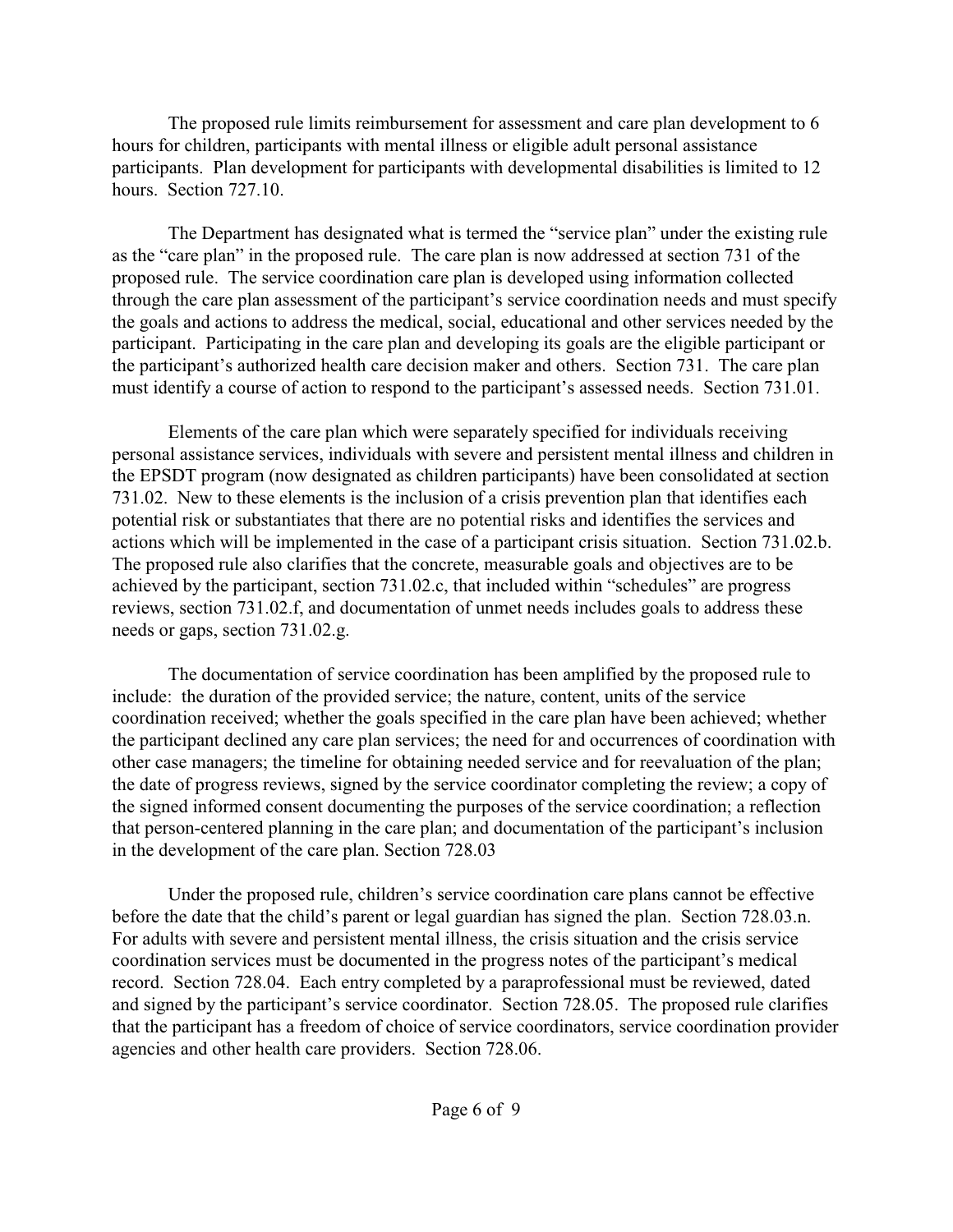The proposed rule changes the frequency in which service coordinators are to meet, faceto-face, with the participant from 30 days to 90 days, subject to exceptions. Section 728.07. When it is necessary for a children's service coordinator to conduct a face-to-face contact with a child participant without the legal guardian present, the legal guardian must be notified and the notification documented. Care plans must have an "individualized objective," describing what the participant, families and providers should do in an emergency situation and how the service coordinator will follow up. Section 728.07.c. [Note: the proposed rule repeats this last paragraph.]

The proposed rule provides new subsections on service coordinator and agency responsibilities related to conflict of interest. The service coordinator's primary responsibility is to the participant. Service coordinators are required to respect and promote the right of the participant to self-determination and to preserve the participant's freedom to choose services and providers. In doing so the service coordinator must be alert to and avoid "conflicts of interest" [a defined term], inform the participant and guardian when a real or potential conflict of interest arises, and take reasonable steps to resolve the issue in a manner that makes the participant's interest primary and protects the participant's interest to the greatest extent possible. Section 728.08.

Agencies are required to guard against conflicts of interest and inform all participants of the risks. Required agency documentation in the participant's file includes the rule's definition of "conflict of interest" and a statement signed by the agency representative and the participant or guardian, verifying that the concept of conflict of interest was reviewed and explained to the participant or guardian to preserve the participant's freedom to choose services and providers. Section 728.09.

Under the proposed rule, the agency providing service coordination services must provide supervision of all service coordinators and paraprofessionals. The supervision structure must clearly demonstrate each supervisor's ability to legitimately address service concerns, requires that there be at least one supervisor who does not carry a service coordination caseload and requires that a paraprofessional is not a supervisor. Section 729.02. Oddly, the proposed rule also requires that the supervision structure must clearly "[r]equire that the supervisor is not supervised by someone under their [the supervisor's] supervision, directly or indirectly." Section 729.02.b.

Supervisors must have a master's degree in a human service field and 12 months experience with the population being served or a bachelor's degree in human services fields or RN degree and 24 months experience with the population being served. Supervisors for mental health service coordination must have obtained the required experience in the mental health treatment setting with the serious and persistent mentally ill populations. Section 729.03. Service coordinators must have 12 months experience working with the population to whom the service coordinator will be providing service. Section 729.04.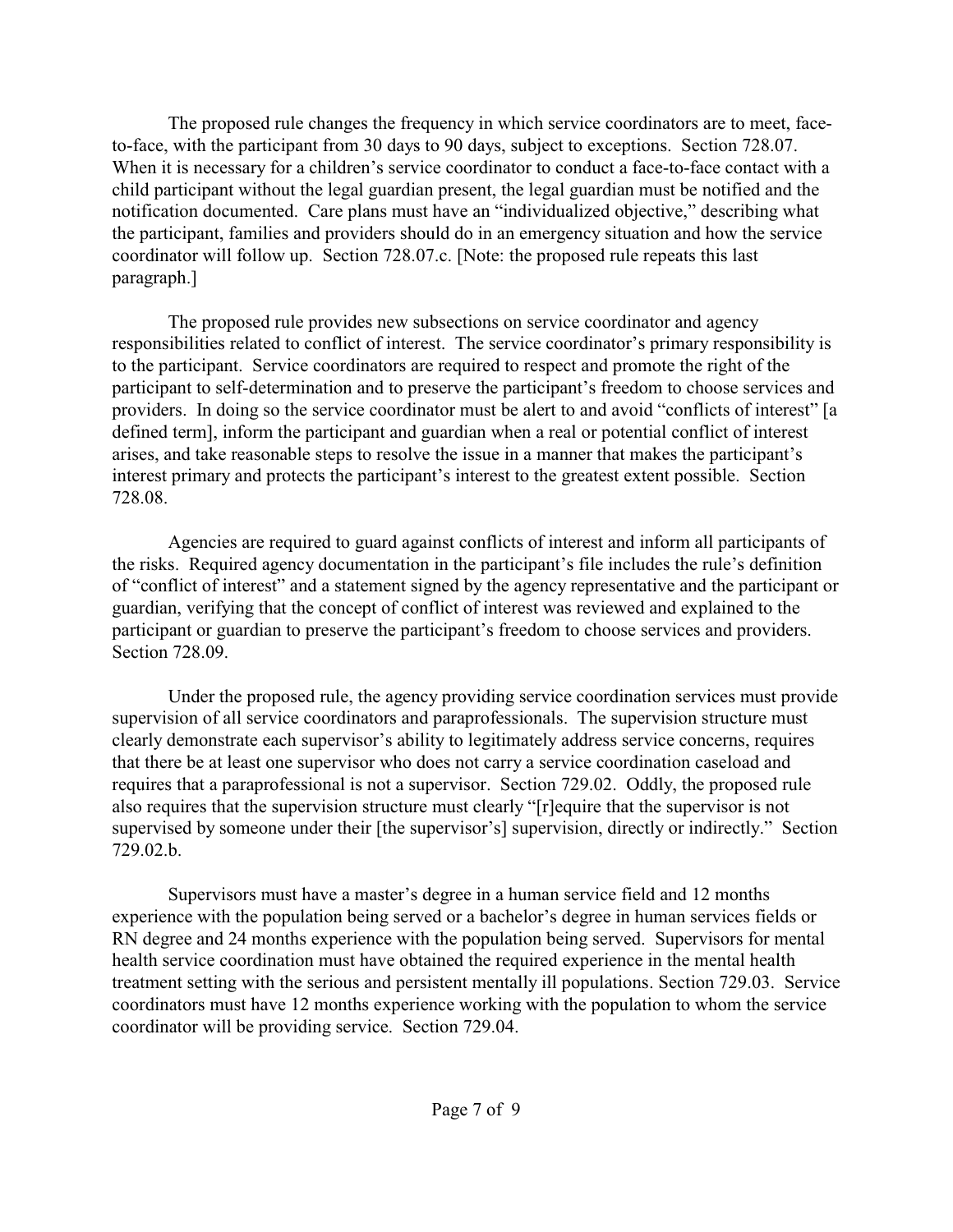The proposed rule provides education and experience requirements for paraprofessionals who are permitted to assist in the implementation of the care plan. The qualifications include: being at least 18 years of age; having a high school diploma or equivalency; being literate enough to handle the required paperwork and forms; and having 12 months experience with the subject population or a bachelor's degree in a human services field. Section 729.05. Paraprofessionals either must not or cannot: work with participants who receive mental health service coordination; conduct assessments, evaluations, person-centered planning meetings, 180 day progress reviews, plan development or addenda development; be identified as the service coordinator on the plan; or supervise service coordinators or other paraprofessionals. Section 729.06. [Note: perhaps these section 728.06 prohibitions could be expressed in outline form.]

The proposed rule modifies the provider reimbursement requirements. Service coordination may be provided during the last 14 days of an inpatient stay which is less than 180 days or during the last 60 days of 180 days or more. Sections 736.03.a and b. The existing rule provides for service coordinator reimbursement during the last 30 days or, if the stay is not expected to last over 30 days, when the service does not duplicate the discharge responsibilities of the facility. Service coordination provider claims may not be filed until the participant is discharged and enrolled in community services. Section 736.03.c. In addition, the service coordination must not duplicate activities provided as part of initiation services and discharge planning activities and must only be provided by and reimbursed to community service coordination providers. Sections 736.03.d and e. The plan of care must include documentation of service coordination services provided prior to and post discharge to facilitate a successful transition into the community. Section 736.03.f.

Under the existing rule, service coordination providers are not reimbursed for more than one contact during a single 15 minute time period. The proposed rule simply provides that such providers are paid in unit increments of 15 minute each. Section 736.06.a. Not reimbursable under the proposed rule are: direct delivery of medical, educational, social or other service to which a participant has been referred; activities that are an integral component of another covered Medicaid service or to the administration of foster care programs; or activities that a participant is eligible for under another non-medical program (except for service coordination that is included in an individualized education program or individualized family service plan consistent with section 1903© of the Social Security Act). Sections 736.06.b through e. [See note, above, regarding reference to Act sections.]

For Healthy Connections enrolled participants, referrals for assessment and provision of services must be from the participant's Health Connections provider, with exceptions. To be eligible for reimbursement, the dates and duration of the Healthy Connections referral must cover the dates of service coordination. Section 736.07. Under the existing rule, the referral must be authorized by a physician or other practitioner of the healing arts.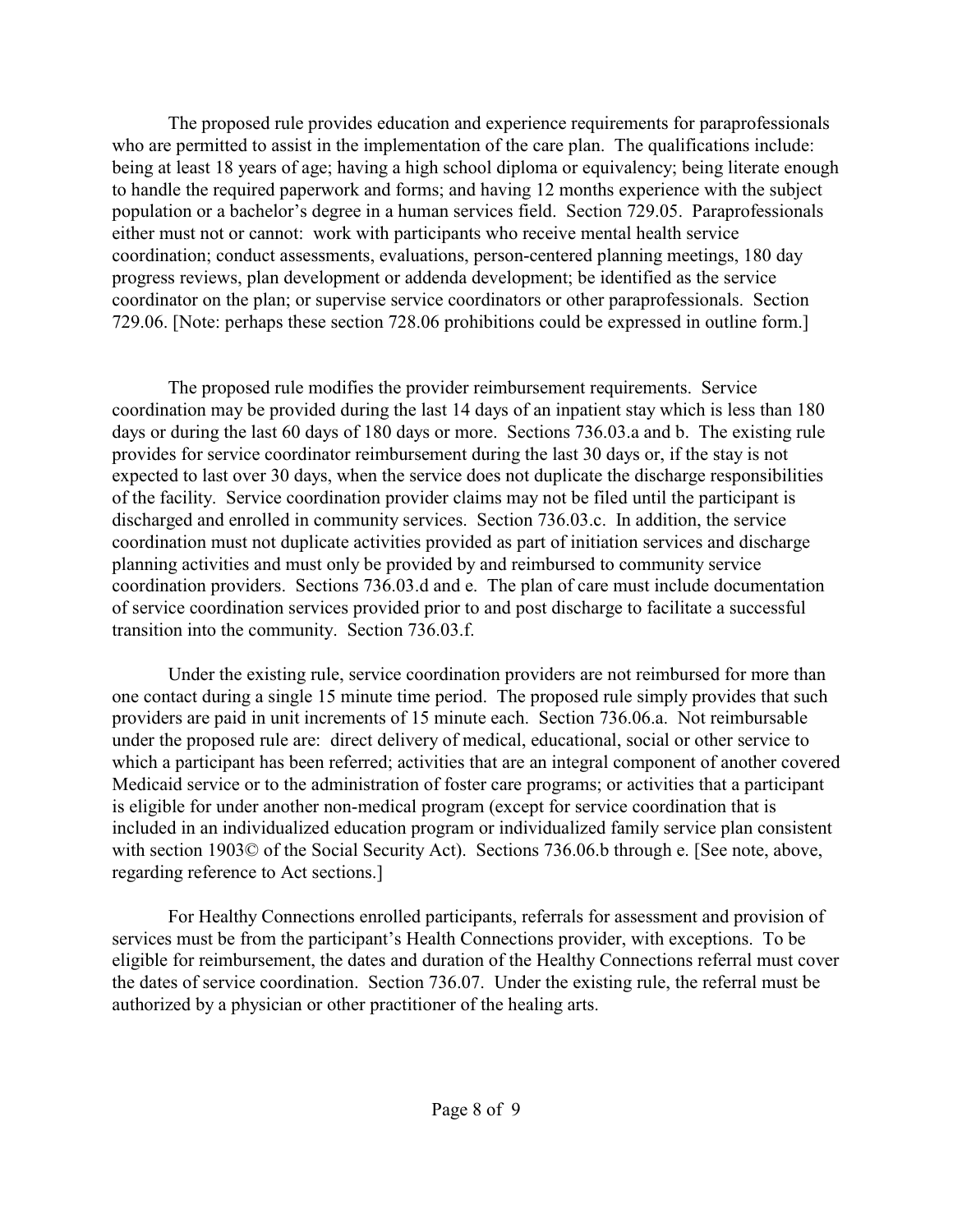# **SUMMARY**

A number of technical issues are noted in the above analysis. However, the Department's proposed rule appears to be authorized under sections 56-202(b), 56-203(b) and 56-253(8), Idaho Code.

cc: Department of Health and Welfare Tamara Prisock & David Simnitt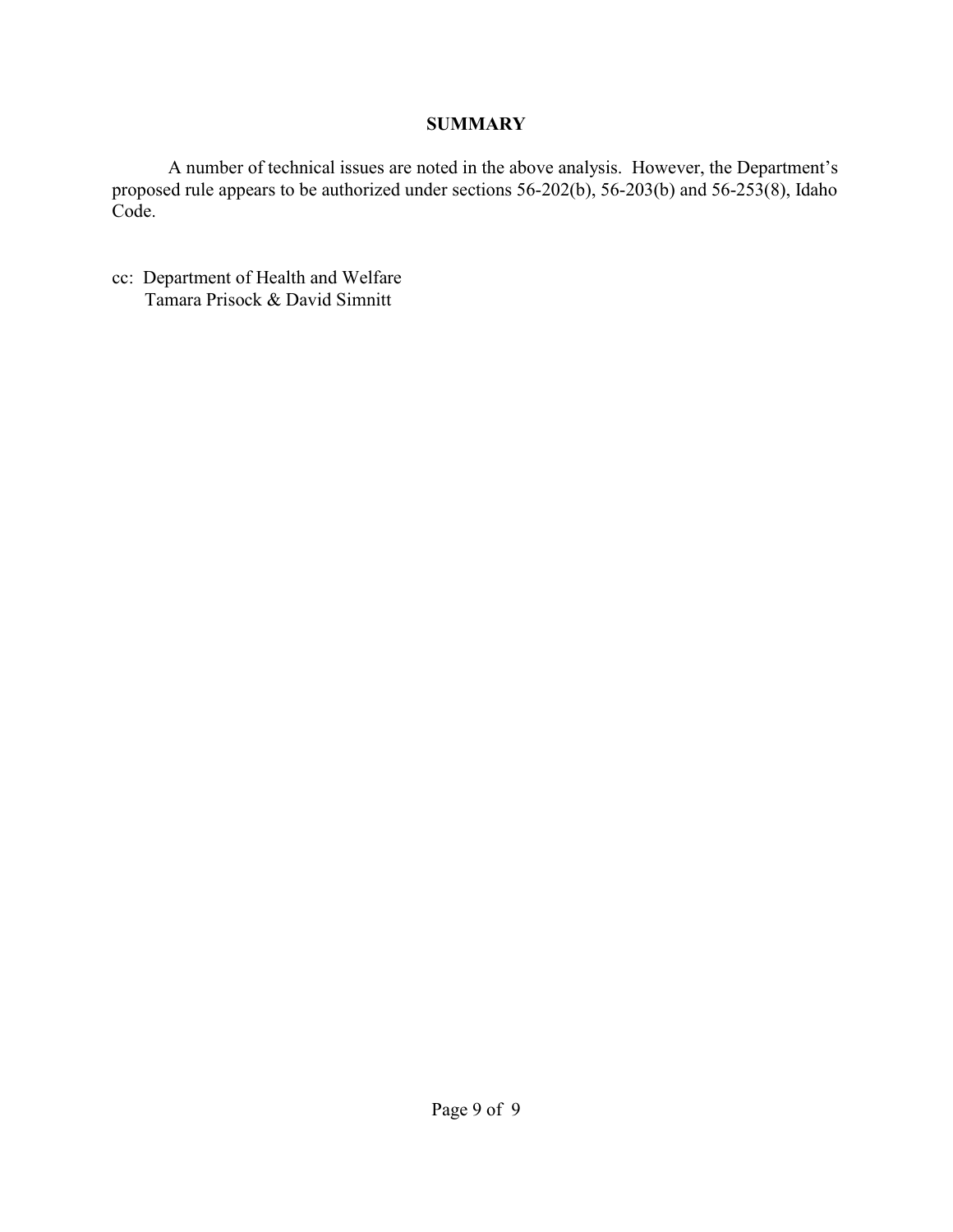# **IDAPA 16 - DEPARTMENT OF HEALTH AND WELFARE**

# **16.03.10 - MEDICAID ENHANCED PLAN BENEFITS**

# **DOCKET NO. 16-0310-0801**

# **NOTICE OF RULEMAKING - PROPOSED RULE**

**AUTHORITY:** In compliance with Section 67-5221(1), Idaho Code, notice is hereby given that this agency has initiated proposed rulemaking procedures. The action is authorized pursuant to Sections 56-202(b), 56-203(g) & (l), and 56-250 through 257, Idaho Code; 42 CFR Parts 431, 440 and 441.

**PUBLIC HEARING SCHEDULE:** A public hearing concerning this rulemaking will be held as follows:

| <b>TUESDAY</b>                  | WEDNESDAY                   | <b>THURSDAY</b>              |
|---------------------------------|-----------------------------|------------------------------|
| <b>OCTOBER 14, 2008</b>         | <b>OCTOBER 15, 2008</b>     | <b>OCTOBER 16, 2008</b>      |
| $7:00$ pm                       | $7:00 \text{ pm}$           | $7:00$ pm                    |
| <b>DHW Region VI Office</b>     | <b>DHW Region IV Office</b> | <b>DHW Region I Office</b>   |
| <b>Human Development Center</b> | 1720 Westgate Dr., Suite D  | 1120 Ironwood Dr., Suite 102 |
| 421 Memorial Dr., Room 212      | <b>Room 119</b>             | <b>Large Conference Room</b> |
| Pocatello, ID                   | <b>Boise, ID</b>            | Coeur d'Alene, ID            |

The hearing site will be accessible to persons with disabilities. Requests for accommodation must be made not later than five (5) days prior to the hearing, to the agency address below.

**DESCRIPTIVE SUMMARY:** The following is a nontechnical explanation of the substance and purpose of the proposed rulemaking:

In order to maintain high quality services and on-going compliance with federal regulations, these rules have been amended and reorganized. The changes being made provide evidence-based practices and requirements for providers that provide service coordination services and participants who are eligible and need service coordination. A moratorium is currently in place on some of the new federal regulations governing these services and is expected to expire on April 1, 2009. These rules changes will allow us to be prepared for the expiration of the moratorium and to have rules to meet these federal regulations.

The rules have been amended to:

- 1. Change reimbursement for providers from a flat monthly rate to15-minute increments;
- 2. Ensure participants have a single service coordinator;
- 3. Ensure service coordination providers do not have conflicts-of-interest that lead to self-referrals;
- 4. Modify time frame for service coordination during the participant's transition from an institution;
- 5. Modify requirements for assessment and monitoring activities;
- 6. Clarify service coordination provider qualifications and participant eligibility; and
- 7. Revise references or definitions as needed.

**FEE SUMMARY:** The following is a specific description of the fee or charge imposed or increased: N/A

**FISCAL IMPACT:** The following is a specific description, if applicable, of any fiscal impact on the state general fund greater than ten thousand dollars  $(\$10,000)$  during the fiscal year.

This rulemaking has no anticipated fiscal impact to the state general fund.

**[NEGOTIATED RULEMAKING:](http://adm.idaho.gov/adminrules/bulletin/bul/08mar.pdf#P.16)** Pursuant to 67-5220(1), Idaho Code, negotiated rulemaking was conducted with Medicaid providers, Case Manager Associations of Idaho, Idaho School Districts, Medicaid staff, advocates and other stakeholders. The negotiated rulemaking published in the March 5, 2008 Idaho Administrative Bulletin, Vol. 08-3, Page 16.

**ASSISTANCE ON TECHNICAL QUESTIONS, SUBMISSION OF WRITTEN COMMENTS:** For assistance on technical questions concerning the proposed rule, contact David Simnitt at (208) 364-1992.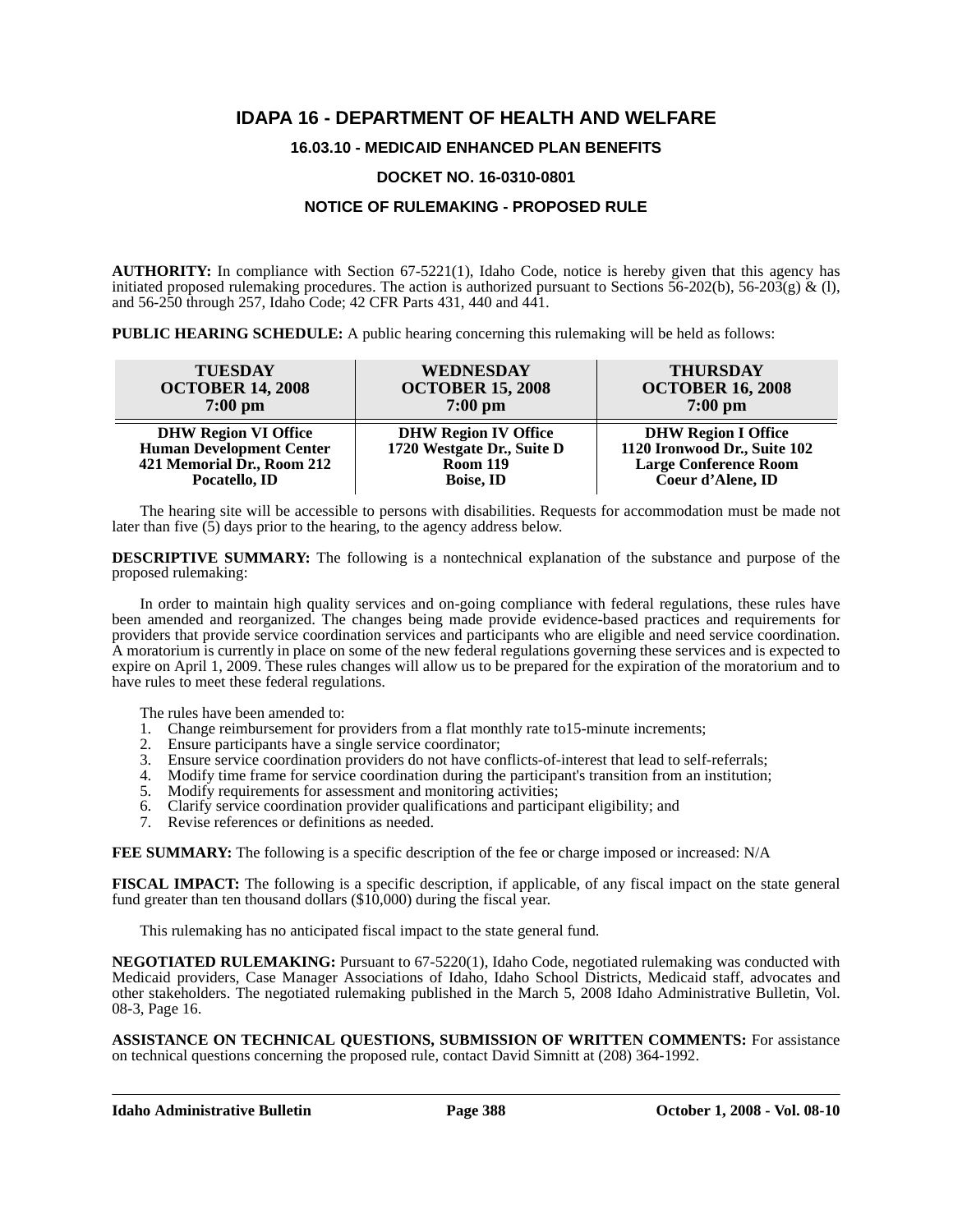Anyone may submit written comments regarding this proposed rulemaking. All written comments must be directed to the undersigned and must be delivered on or before October 22, 2008.

DATED this 20th day of August, 2008.

Tamara Prisock DHW - Administrative Procedures Section 450 W. State - 10th Floor P.O. Box 83720 Boise, ID 83720-0036 (208) 334-5564 phone (208) 334-6558 fax <dhwrules@dhw.idaho.gov>

# **THE FOLLOWING IS THE TEXT FOR DOCKET 16-0310-0801**

### **721. SERVICE COORDINATION - DEFINITIONS.**

**01. Agency**. An agency is a business entity that provides service coordination and includes at least *a* one (1) supervisor who does not carry a case load and a minimum of two (2) service coordinators. *(3-19-07)*( )

**02. Brokerage Model**. Referral or arrangement for services identified in an assessment. This model include the provision of direct services. (3-19-07) does not include the provision of direct services.

**03. Care Plan Assessment**. An assessment conducted by a service coordinator that accurately reflects the status of the participant in terms of the participant's need for assistance in gaining and coordinating access to care and services using person-centered planning principles.

**04. Conflict of Interest**. A situation in which a person's or agency's professional or personal obligations or personal or financial interests appear to directly or indirectly influence the exercise of his official duties. ( ) and the contract of the contract of the contract of the contract of the contract of the contract of the contract of the contract of the contract of the contract of the contract of the contract of the contract o

**0***3***5. Crisis**. An unanticipated event, circumstance or life situation that places a participant at risk of at least one (1) of the following: (3-19-07)

| a.          | Hospitalization;                              | $(3-19-07)$ |
|-------------|-----------------------------------------------|-------------|
| b.          | Loss of housing;                              | $(3-19-07)$ |
| $c_{\cdot}$ | Loss of employment or major source of income; | $(3-19-07)$ |
| d.          | Incarceration; or                             | $(3-19-07)$ |
|             |                                               |             |

**e.** Physical harm to self or others, including family altercation or psychiatric relapse. (3-19-07)

*04. Crisis Service Coordination. Crisis service coordination services are linking, coordinating and advocacy services provided to assist a participant to access emergency community resources in order to resolve a crisis. Crisis service coordination does not include crisis counseling, transportation to emergency service providers, or direct skill-building services. (3-19-07)*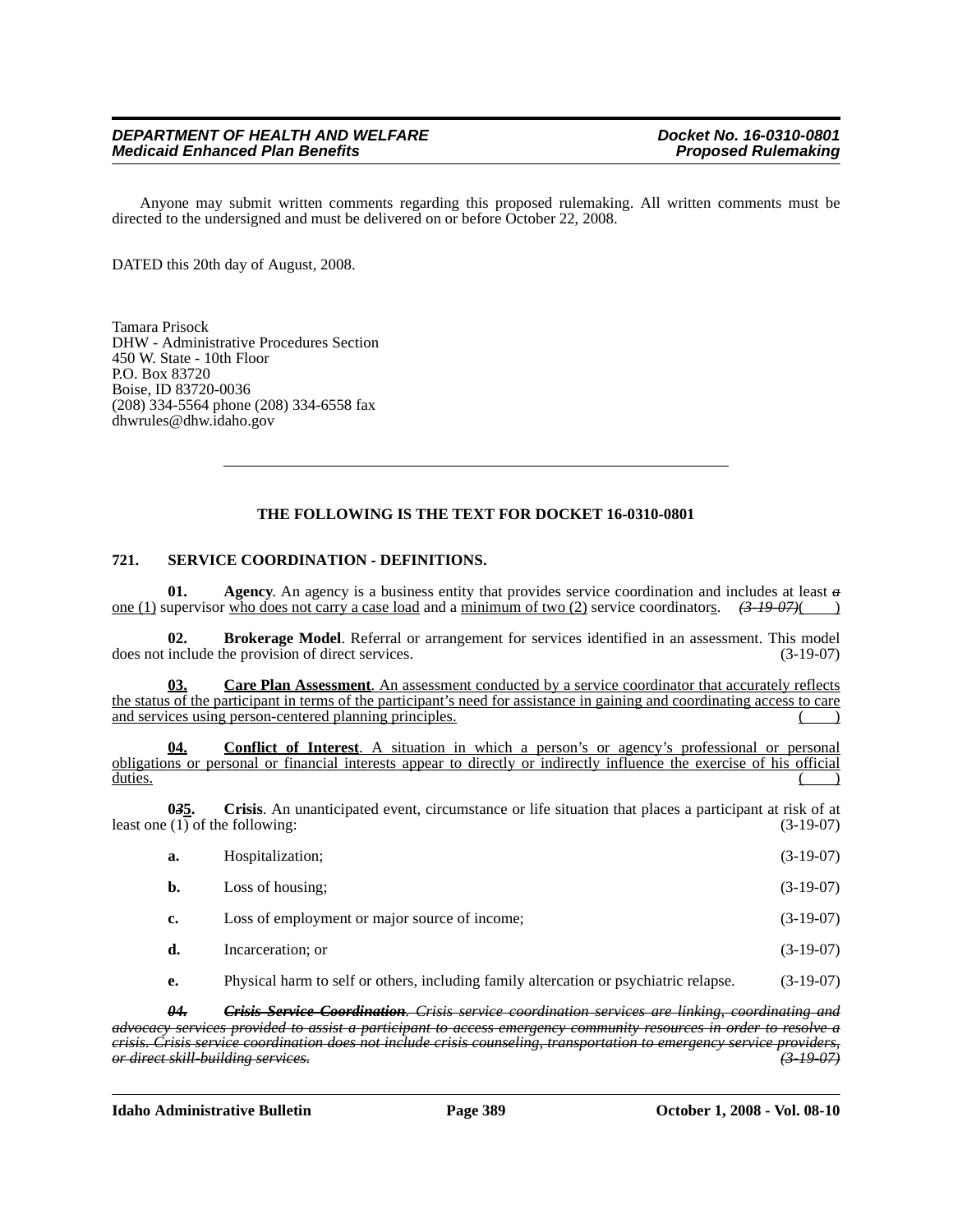#### *05. Current Assessment. An assessment that accurately reflects the status of the participant. (3-19-07)*

**06. Diagnostic Assessment**. A comprehensive assessment of the participant's current condition and complete medical and psychiatric history. Includes a current mental status examination, participant's motivation to engage in treatment, participate in the development of his treatment plan and adhere to his treatment plan, and the five (5) axes diagnoses listed in the American Psychiatric Association Diagnostic and Statistical Manual of Mental Disorders (DSM-IV-TR) with recommendations for level of care, intensity, and expected duration of treatment services. ( )

**0***6***7. High Cost Services**. As used in Subsection 725.01 of these rules, high cost services are medical services that result in expensive claims payment or significant state general fund expenditure that may include: (3-19-07)

| a.             | Emergency room visits or procedures;                                         | $(3-19-07)$ |
|----------------|------------------------------------------------------------------------------|-------------|
| $\mathbf{b}$ . | Inpatient medical and psychiatric services;                                  | $(3-19-07)$ |
| c.             | Nursing home admission and treatment;                                        | $(3-19-07)$ |
| d.             | Institutional care in jail or prison;                                        | $(3-19-07)$ |
| е.             | State, local, or county hospital treatment for acute or chronic illness; and | $(3-19-07)$ |
|                | Outpatient hospital services.                                                | $(3-19-07)$ |

**0***7***8. Human Services Field**. A particular area of academic study in public health, social services, education, behavioral science or counseling. *(3-19-07)*( )

**09. Licensed Mental Health Practitioner**. Includes the following mental health professionals who are licensed to diagnose: physician, physician assistant, nurse practitioner trained in psychiatric diagnostics, master level clinical nurse specialist, licensed psychologist, licensed clinical social worker, licensed professional counselor or licensed marriage or family therapist.

*08***10. Paraprofessional**. An adult who has a minimum of a bachelor's degree in a human services field but no experience with participants, or a person without a degree but with a high school diploma or equivalency who has at least twelve (12) months' experience with the population to whom they will be providing services. (3-19-07)

**11. Person-Centered Planning**. A process facilitated by the service coordinator and comprised of the participant and individuals significant to the participants, to collaborate to develop a care plan that is based on the expressed needs and desires of the participant.

*09***12. Practitioner of the Healing Arts**. For purposes of this rule, a nurse practitioner, physician assistant or clinical nurse specialist. (3-19-07)

**1***0***3. Service Coordination**. Service coordination is a*n* case management activity which assists individuals eligible for Medicaid in gaining and coordinating access to necessary care and services appropriate to the needs of  $\theta$  the individual. Service coordination is a brokerage model of case management.  $(3-19-07)($ 

**1***1***4. Service Coordinator**. An individual who provides service coordination to a Medicaid eligible participant, is employed by <u>or contracts with</u> a service coordination agency, and meets the training, experience, and other requirements in Section 729 of these rules. *(3-19-07)*( )

**1***2***5. Supports**. Formal and informal services and activities that are not paid for by the Department and that enable an individual to reside safely in the setting of his choice. (3-19-07)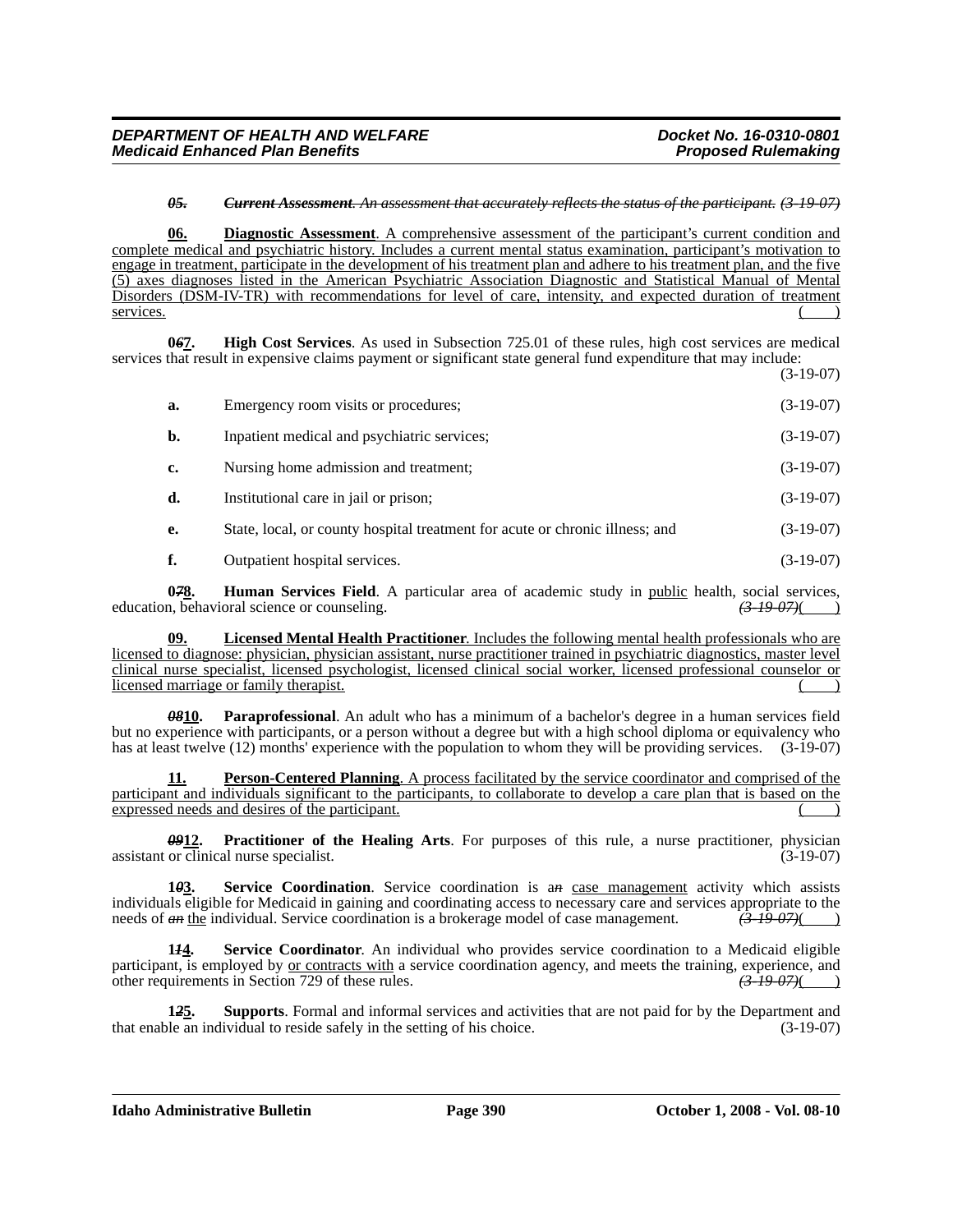# *(BREAK IN CONTINUITY OF SECTIONS)*

#### **723. SERVICE COORDINATION - ELIGIBILITY - INDIVIDUALS WITH A DEVELOPMENTAL DISABILITY.**

Individuals with a developmental disability as defined in Section 66-402, Idaho Code and Section 500 through 506 of these rules, are eligible for service coordination if they meet the following <u>requirements in Subsection 723.01 through</u>  $\frac{723.03 \text{ of this rule}}{(3-19-07)(}$ 723.03 of this rule. *(3-19-07)*( )

**01. Age**. Are adults eighteen (18) years of age or older, or adolescents fifteen to eighteen (15-18) years of age who are authorized to receive services through the Idaho State School and Hospital (ISSH) waiver*;*. *and*

*(3-19-07)*( )

**02. Diagnosis**. Are diagnosed with a developmental disability, which means a chronic disability of a chronic appears before the age of twenty-two (22) years of age *and* that is:  $\frac{(3.19 \text{ } 0.07)()}{(3.19 \text{ } 0.07)()}$ person which appears before the age of twenty-two (22) years of age *and* that is:

**a.** *Is a*Attributable to an impairment, such as mental retardation, cerebral palsy, epilepsy, autism or other condition found to be closely related to or similar to one (1) of these impairments that requires similar treatment or services, or is attributable to dyslexia resulting from such impairments; and  $\left(3-19-07\right)$ or services, or is attributable to dyslexia resulting from such impairments; *and* 

**b.** Results in substantial functional limitations in three (3) or more of the following areas of major life activity: self-care, receptive and expressive language, learning, mobility, self-direction, capacity for independent living, or economic self-sufficiency; and

**c.** Reflects the need for a combination and sequence of special, interdisciplinary or generic care, treatment or other services which are of lifelong or extended duration and individually planned and coordinated*;*. *and*  $(3-19-07)()$ 

**03. Need Assistance**. Require and choose assistance to adequately access services and supports necessary to maintain their independence in the community. (3-19-07)

#### **724. SERVICE COORDINATION - ELIGIBILITY - INDIVIDUALS** *WHO RECEIVE* **ELIGIBLE FOR PERSONAL ASSISTANCE SERVICES.**

Individuals *who* eligible to receive personal assistance services are eligible for service coordination if they- <u>meet the</u><br>following requirements in Subsections 724.01 and 724.02 of this rule.  $\left(3-19-07\right)$ following requirements in Subsections 724.01 and 724.02 of this rule.

**01. Personal Care and Wavier Services**. *Are a*Adults *or children* age eighteen (18) and older, who *have been approved* are eligible: ( )

**a.** *t*<sub>I</sub><sup>O</sup> receive state plan personal care services; or *(3-19-07)*( )

*02***b.** *Waiver Services. Are adults who have been approved t*To receive Aged and Disabled Home and Community Based Services Waiver; *and* 

*03***2. Need Assistance**. Require and choose assistance to access services and supports necessary to maintain their independence in the community. (3-19-07)

#### **725. SERVICE COORDINATION - ELIGIBILITY - INDIVIDUALS WITH SEVERE AND PERSISTENT MENTAL ILLNESS.**

Adults *with severe and persistent mental illness* are eligible for service coordination if they*:* meet the following requirements in Subsections 725.01 through 725.03 of this rule. *(3-19-07)*( )

**01. Adults Using High Cost Services**. Are eighteen (18) years of age or older and using, or have a history of using, high cost medical services associated with periods of increased severity of mental illness;. *and*  $(3-19-07)$ ( )

#### **02. Diagnosis of Mental Illness**. (3-19-07)

#### **Idaho Administrative Bulletin Page 391 October 1, 2008 - Vol. 08-10**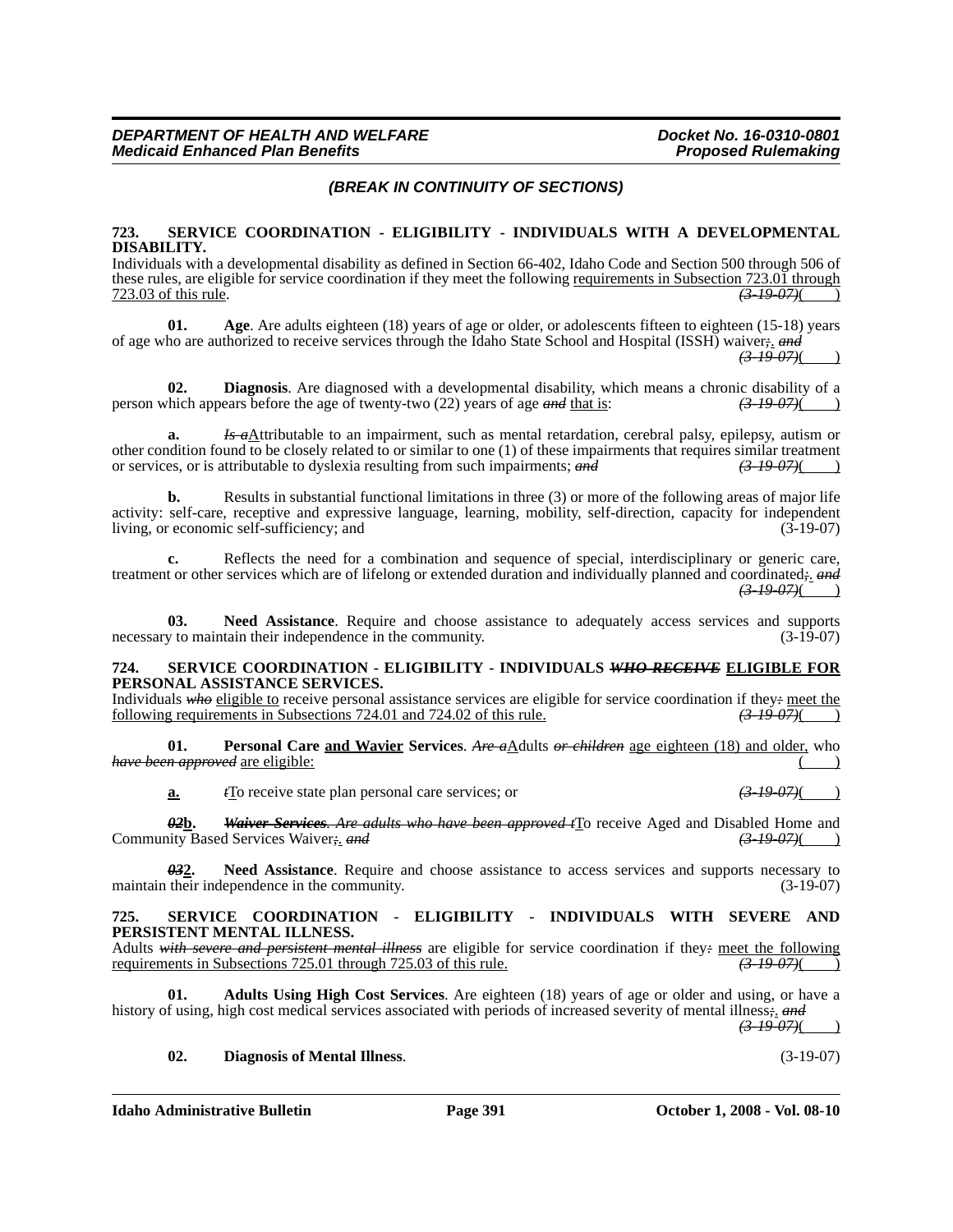**a.** *Are diagnosed by a licensed physician or other licensed practitioner of the healing arts (licensed psychologist, licensed clinical social worker, licensed professional counselor, or licensed marriage or family therapist) with a condition of severe and persistent mental illness* Have undergone a diagnostic assessment that meets the definition in Section 721 of these rules and are found to have one (1) of the diagnosis that is listed in the American Psychiatric Association Diagnostic and Statistical Manual of Mental Disorders (DSM-IV-TR) within one (1) of the following classifications  $\frac{\cos\theta}{\cos\theta}$ . (3-19-07)(4) following classifications *codes*:

i. Schizophrenia and other psychotic disorders; (3-19-07)

ii. Delirium, dementia, and amnestic disorders; other cognitive disorders; and mental disorders due to a general medical condition; (3-19-07)

iii. Mood disorders - bipolar and depressive; (3-19-07)

iv. Schizoid, schizotypal, paranoid or borderline personality disorders; and (3-19-07)

**b.** If the only diagnosis is mental retardation or is a substance related disorder, then the person is not included in the target population for mental health service coordination. (3-19-07)

**c.** Meets the criteria for Severe Mental Illness according to Section 1912(c) of the Public Health Service Act, as amended by Public Law 102-321.

**03. Need Assistance**. Have mental illness of sufficient severity to cause a disturbance in their role performance or coping skills in at least two (2) of the following areas, on either a continuous (more than one (1) year) or an intermittent (at least once per year) basis: (3-19-07)

**a.** Vocational or academic: Is unemployed, unable to work or attend school, is employed in a sheltered r supportive work situation, or has markedly limited skills and a poor work history. (3-19-07) setting or supportive work situation, or has markedly limited skills and a poor work history.

**b.** Financial: Requires public financial assistance for out-of-hospital maintenance and may be unable to procure such assistance without help, or the person is unable to support himself or manage his finances without  $\frac{1}{3}$  assistance. (3-19-07)

**c.** Social and interpersonal: Has difficulty in establishing or maintaining a personal social support system, has become isolated, has no friends or peer group and may have lost or failed to acquire the capacity to pursue recreational or social interests. (3-19-07) pursue recreational or social interests.

**d.** Family: Is unable to carry out usual roles and functions in a family, such as spouse, parent, or child, gross familial disruption or imminent exclusion from the family. (3-19-07) or faces gross familial disruption or imminent exclusion from the family.

**e.** Basic living skills: Requires help in basic living skills, such as hygiene, food preparation, or other activities of daily living, or is gravely disabled and unable to meet daily living requirements. (3-19-07)

**f.** Housing: Has lost or is at risk of losing his current residence. (3-19-07)

**g.** Community: Exhibits inappropriate social behavior or otherwise causes a public disturbance due to poor judgment, bizarre, or intrusive behavior, which may result in intervention by law enforcement, the judicial system, or both. (3-19-07) system, or both.

**h.** Health: Requires substantial assistance in maintaining physical health or in adhering to medically rigid prescribed treatment regimens. (3-19-07)

**726. SERVICE COORDINATION - ELIGIBILITY - CHILDREN UP TO THE AGE OF TWENTY-ONE.** To be eligible for children's service coordination *under the Early and Periodic Screening Diagnosis and Treatment program (EPSDT)*, children must meet the following<sup>2</sup> requirements in Subsections 726.01 through 726.06 of this rule. *(3-19-07)*( )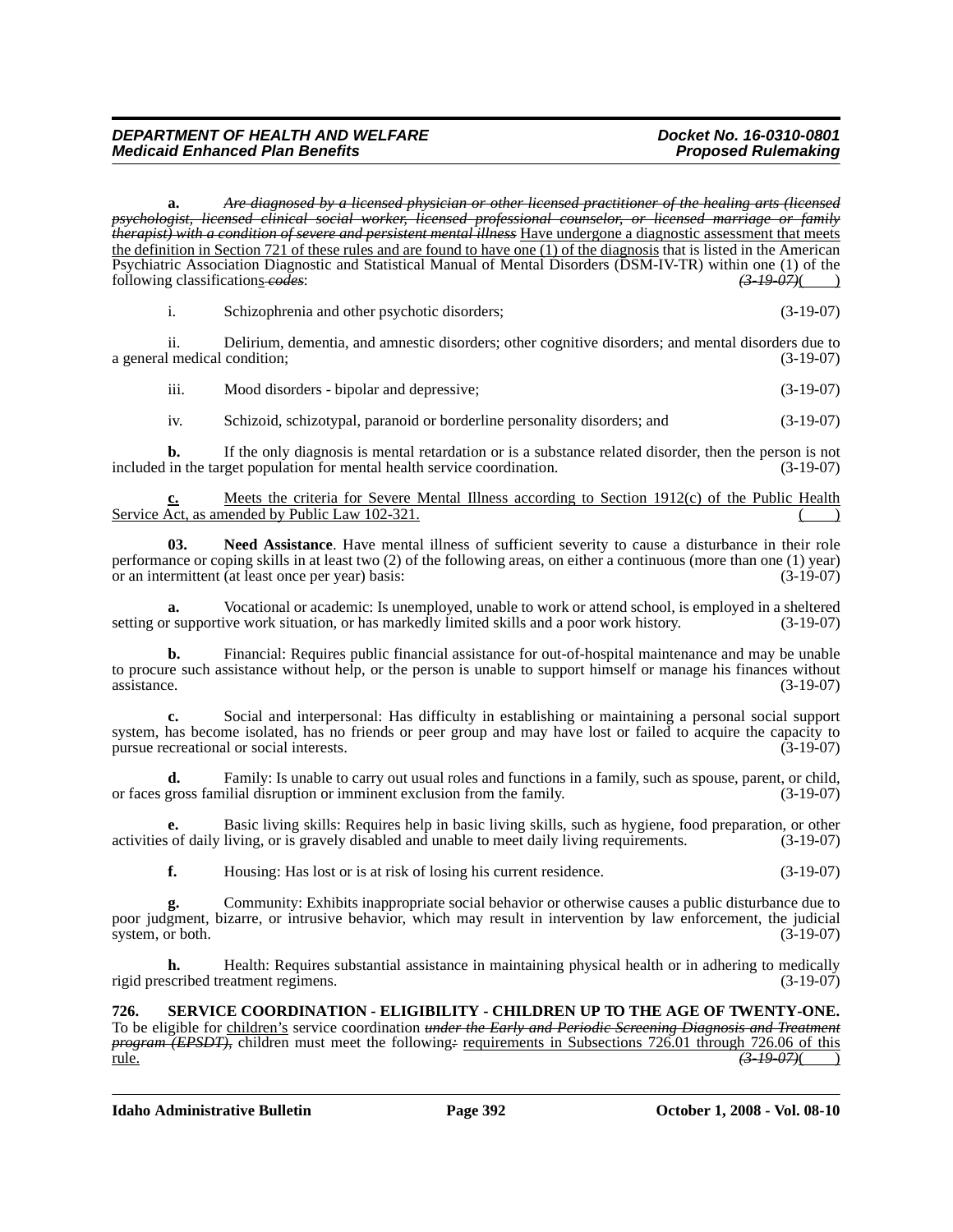**01. Age**. Children from birth through the month in which their twenty first birthday occurs*;*. *and*  $(3-19-07)$ 

**02. Diagnosis**. Must be identified by a physician or other practitioner of the healing arts *in an EPSDT screen* as having one (1) of the diagnoses found in Subsections 726.03 through 726.05 of *these* this rule*s*.

*(3-19-07)*( )

**03. Developmental Delay or Disability**. A physical or mental condition which has a high probability of resulting in developmental delay or disability, or children who meet the definition of developmental disability as defined in Section 66-402, Idaho Code. (3-19-07)

**04. Special Health Care Needs**. Have special health care needs requiring medical and multidisciplinary habilitation or rehabilitation services to prevent or minimize a disability. (3-19-07)

**05. Serious Emotional Disturbance (SED)**. Have a serious emotional disturbance (SED) with an expected duration of at least one (1) year. The following definition of the SED target populations is based on the definition of SED found in the Children's Mental Health Services Act, Section 16-2403, Idaho Code. (3-19-07)

**a.** Presence of an emotional or behavioral disorder, according to the DSM-IV-TR or subsequent revisions to the DSM, which results in a serious disability; and (3-19-07)

**b.** Requires sustained treatment interventions; and (3-19-07)

**c.** Causes the child's functioning to be impaired in thought, perception, affect, or behavior. (3-19-07)

**d.** The disorder is considered to be a serious disability if it causes substantial impairment in functioning. Functional impairment must be assessed using the Child and Adolescent Functional Assessment Scale/ Preschool and Early Childhood Functional Assessment Scale (CAFAS/PECFAS). Substantial impairment requires *a full eight (8) scale score of eighty (80) or higher on the CAFAS or a full seven (7) scale score of eighty (80) or higher on the PECFAS with "moderate" impairment in at least one (1) of the following three (3) scales:* that the child scores in the "moderate" impairment range in at least two  $(2)$  of the subscales. One  $(1)$  of the two  $(2)$  must be from the list Subsection 726.05.d.: *(3-19-07)*(*3-19-07)*(*3-19-07)*(*3-19-07)*(*3-19-07)*(*3-19-07)*(*3-19-07)*(*3-19-07)*(*3-19-07)*(*3-19-07)*(*3-19-07)*(*3-19-07)*(*3-19-07)*(*3-19-07)*(*3-19-07)*(*3-19-07)*(*3-19-07)*(*3-19-07)*(

| Self-Harmful Behavior; | $(3-19-07)$ |
|------------------------|-------------|
|                        |             |

ii. Moods/Emotions; or (3-19-07)

iii. Thinking. (3-19-07)

**e.** A substance abuse disorder, or conduct disorder, or developmental disorder, alone, does not constitute a serious emotional disturbance, although one (1) or more of these conditions may co-exist with serious emotional disturbance. (3-19-07)

**06.** Need Assistance. Have one (1) or more of the following problems in Subsection726.06.a. through of this rule associated with their diagnosis:  $\frac{(3-19-07)}{(3-19-07)}$ 726.06.e. of this rule associated with their diagnosis:

**a.** The condition has resulted in a level of functioning below normal age level in one (1) or more life areas such as school, family, or community; *or (3-19-07)*( )

**b.** The child is at risk of placement in a more restrictive environment or the child is returning from an out of home placement as a result of the condition;  $\theta r$  *(3-19-07)*(

**c.** There is danger to the health or safety of the child or the parent is unable to meet the needs of the child; *or (3-19-07)*( )

**d.** Further complications may occur as a result of the condition without provision of service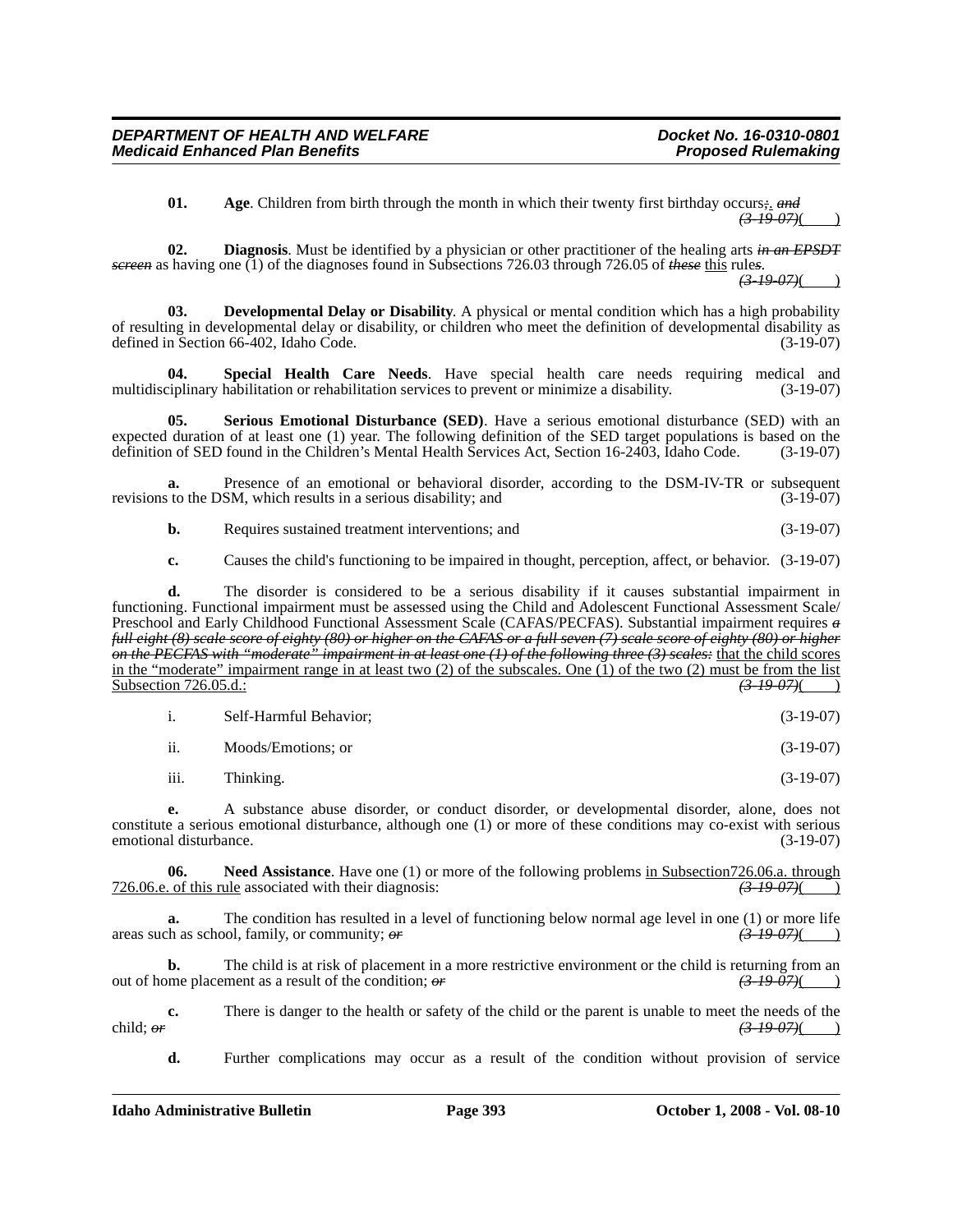coordination services; or (3-19-07)

**e.** The child requires multiple service providers and treatments. (3-19-07)

# **727. SERVICE COORDINATION - COVERAGE AND LIMITATIONS.**

*Service coordination consists of the following functions:* Service coordination consists of services provided to assist individuals in gaining access to needed medical, social, educational, and other services. Service coordination includes the following activities described in Subsections 727.01 through 727.10 of this rule.  $\left(3.19\right.07\right$ the following activities described in Subsections 727.01 through 727.10 of this rule.

**01.** *Linking the Participant to Needed Services. "Linking" includes:* **Comprehensive Care Plan Assessment and Periodic Reassessment**. Activities that are required to determine the participant's needs by development of a comprehensive care plan assessment and periodic reassessment as described in Section 730 of these rules. These activities include:  $\left( \frac{3-19-07}{2} \right)$ rules. These activities include:

**a.** *Finding, arranging and assisting the participant to maintain services, supports, and community resources identified on the service plan; and* Taking client history;

**b.** *Advocating for the unmet needs of the participant and to encourage independence.* Identifying the al's needs and completing related documentation: and  $\overrightarrow{3-19-07}$  (3.49.07) individual's needs and completing related documentation; and

**c.** Gathering information from other sources such as family members, medical providers, social workers, and educators, to form a complete assessment of the individual.

**02.** *Monitoring and Coordination of Services. Monitoring and coordinating services includes:* **Development of a Care Plan**. Development and revision of a specific care plan as described in Section 731 of these rules and includes information collected through the comprehensive assessment and specifies goals and actions to address medical, social, educational, and other services needed by the participant. The care plan must be updated at least annually and as needed to meet the needs of the participant. least annually and as needed to meet the needs of the participant.

*a. Assisting the participant and his family or guardian to coordinate and retain services, and assure consistency and non-duplication between services; and (3-19-07)*

*b. Assuring that services are satisfactory to the participant and making adjustments in the plan of service when needed. (3-19-07)*

**03.** *Assessment. Assessment for service coordination includes evaluation of the participant's ability to: gain access to needed services; coordinate or maintain those services; and identify the services and supports the participant needs to maintain his highest level of independence in the community. The assessment is an interactive process with maximum feasible involvement of the participant.* **Referral and Related Activities**. Activities that help link the participant with medical, social, educational providers or other programs and services. This includes making referrals to providers when an assessment indicates the need for medical, psychiatric, social, educational, or other services, and referral or arrangement for such services.  $(3-19-07)$ 

*a. Assessment Content for Developmental Disability. A person with a developmental disability is assessed through the developmental disability eligibility criteria identified in Section 66-402, Idaho Code. The need for assistance, as defined in Sections 723 through 726 of these rules, must be determined through the person centered planning process as defined in IDAPA 16.04.11, "Developmental Disabilities Agencies," Section 011. (3-19-07)*

*b. Assessment Content for Personal Assistance Services. A comprehensive evaluation of the participant's ability to function in the community including: i. Medical needs, physical problems and strengths; (3-19-07) ii. Mental and emotional problems and strengths; (3-19-07) iii. Physical living environment; (3-19-07)*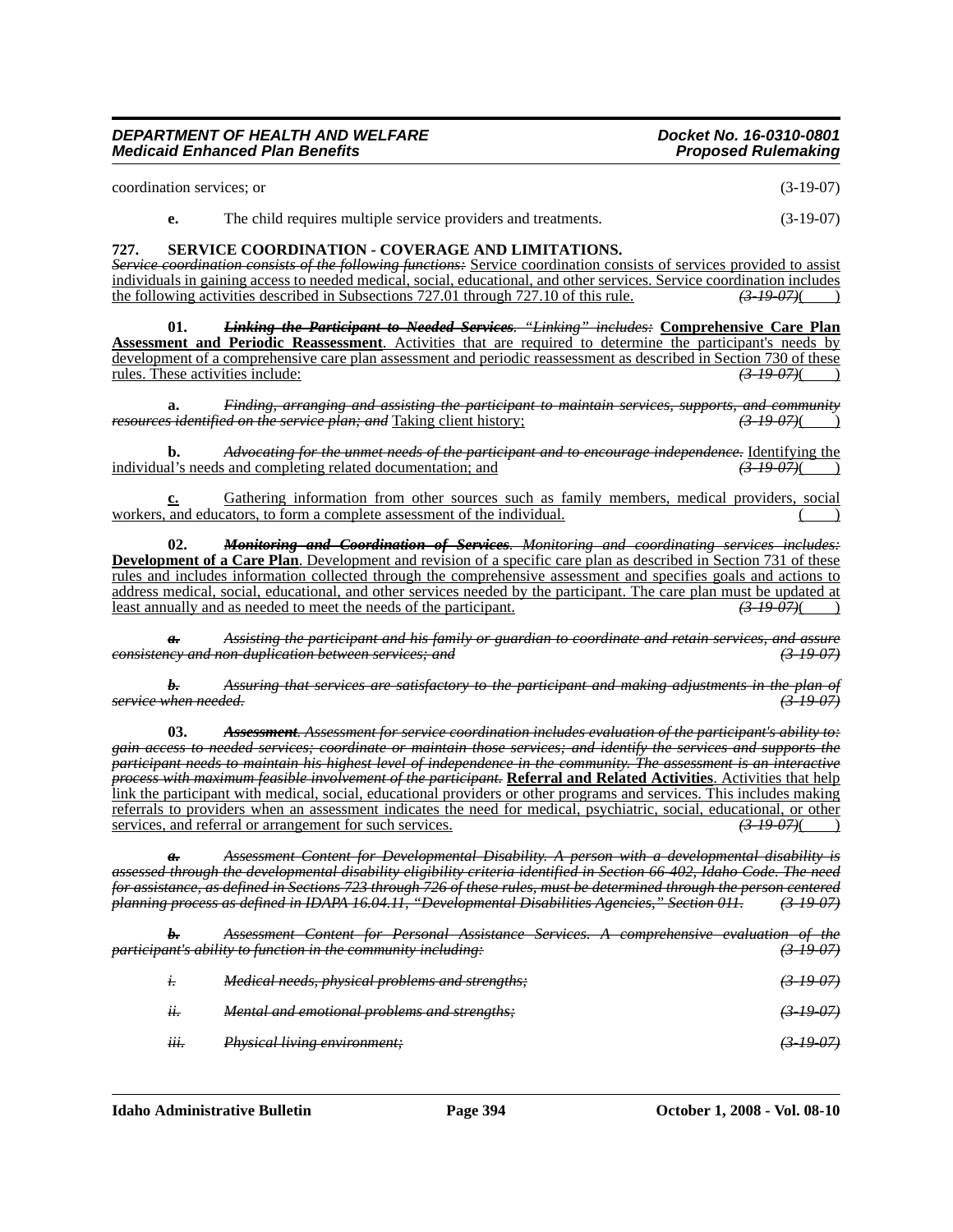|                    | iv.                | Vocational and educational needs;                                                             | $(3-19-07)$          |
|--------------------|--------------------|-----------------------------------------------------------------------------------------------|----------------------|
|                    | ν.                 | Financial and social needs;                                                                   | $(3-19-07)$          |
| <del>others:</del> | νi.                | Evaluation of the community support system including the involvement of family or significant | $(3-19-07)$          |
|                    | vii.               | Safety and risk factors; and                                                                  | $(3 - 19 - 07)$      |
|                    | viii.              | Legal status.                                                                                 | $(3-19-07)$          |
|                    | $e_{\overline{z}}$ | Assessment Content for Mental Health. The assessment must focus on the following areas:       |                      |
|                    |                    |                                                                                               | $(3-19-07)$          |
|                    | $\dot{t}$ .        | Mental status (psychiatric status for individuals with mental illness);                       | $(3-19-07)$          |
|                    | ii.                | Medical history and needs;                                                                    | (3.19.07)            |
|                    | iii.               | Vocational status and needs:                                                                  | $(3-19-07)$          |
|                    | iv:                | <b>Financial status and needs:</b>                                                            | $(3-19-07)$          |
|                    | ₩.                 | Social relationships and supports;                                                            | $(3 - 1907)$         |
|                    | νi.                | Family status and supports;                                                                   | $(3-19-07)$          |
|                    | vii.               | Basic living skills and needs;                                                                | $(3-19-07)$          |
|                    | viii.              | Housing status and needs; and                                                                 | (31907)              |
|                    | ix.                | Community and legal status and needs.                                                         | <del>(3-19-07)</del> |
|                    |                    |                                                                                               |                      |

*d. EPSDT Assessment. The assessment for EPSDT Service Coordination services is completed by the Department. (3-19-07)*

**04.** *Crisis Assistance.* **Monitoring and Follow-Up Activities**. Monitoring and follow-up contacts that are necessary to ensure the care plan is implemented and adequately addresses the participant's needs. These activities may be with the participant, family members, providers, or other entities or individuals and conducted as frequently as necessary. These activities must include at least one face-to-face contact with the participant at least every ninety (90) days, to determine whether the following conditions are met:  $\left(3-19-07\right)$  (3.49) (90) days, to determine whether the following conditions are met:

**a.** *Crisis Assistance. Crisis assistance, including services to prevent hospitalization or incarceration, may be provided before the completion of assessment and development of a plan of service.* Services are being provided according to the participant's care plan;<br>(3.19.07) provided according to the participant's care plan;

**b.** *Crisis Assistance for Children Receiving EPSDT Service Coordination. Additional crisis hours may be authorized for service coordination for children receiving EPSDT service coordination if at least four (4) hours of service coordination have already been provided in the month.* Services in the care plan are adequate; and

 $(3-19-07)$ 

**c.** *Crisis Assistance for Adults With a Developmental Disability. Crisis assistance for adults with a developmental disability may be authorized under community crisis supports as found in Section 507 through 515 of these rules.* Whether there are changes in the needs or status of the participant, and if so, making necessary adjustments in the care plan and service arrangements with providers. *(3-19-07)*( )

*d. Crisis Assistance for Adults With Severe and Persistent Mental Illness. Crisis assistance may be delivered prior to, or after, the completion of the assessment and individual service plan. Without authorization by the* 

**Idaho Administrative Bulletin Page 395 October 1, 2008 - Vol. 08-10**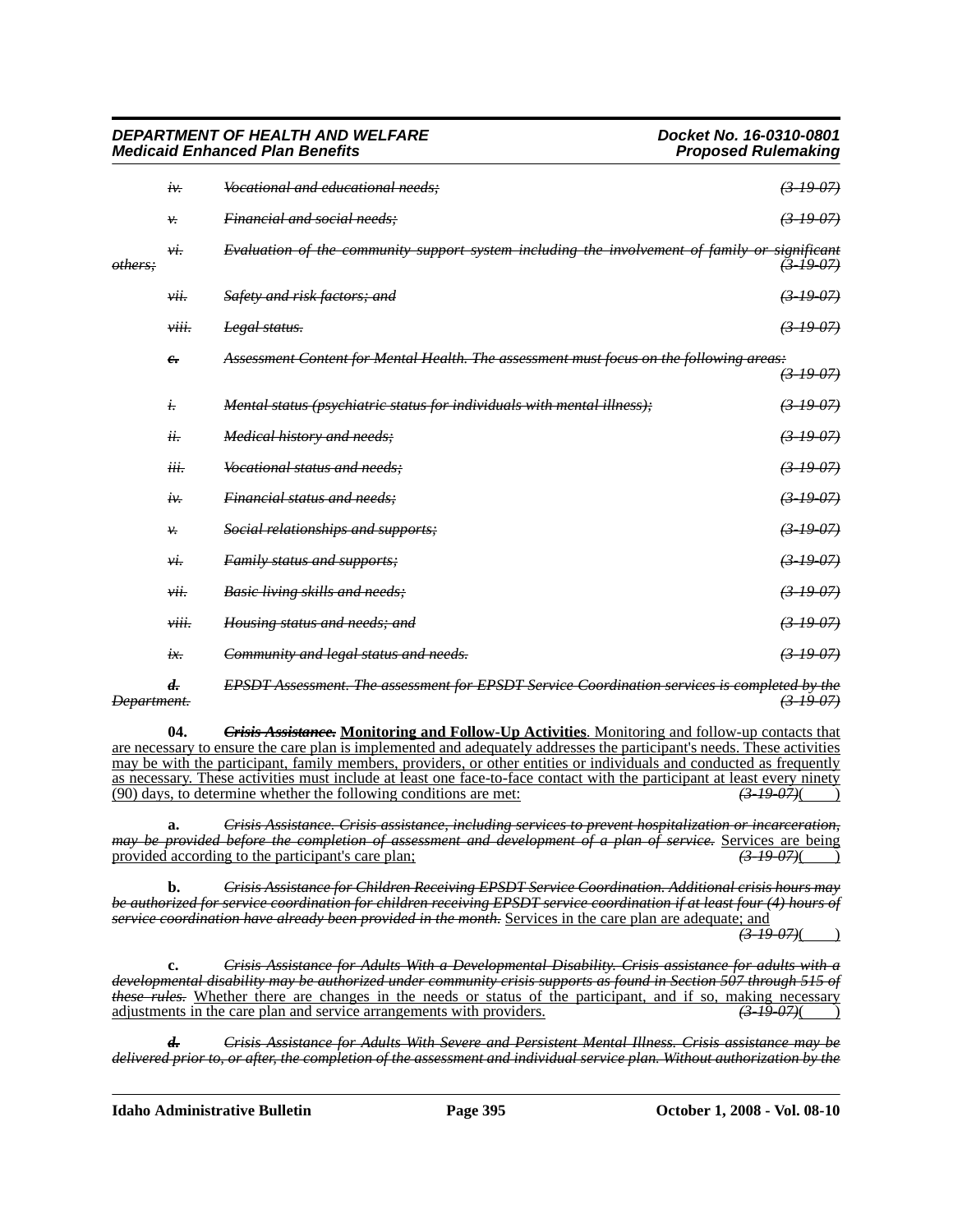*Department crisis assistance is limited to a total of three (3) hours per calendar month. The Department may authorize additional crisis case management services beyond the three (3) hour limit if a participant still has severe or prolonged crisis case management needs that meet all of the following criteria: (3-19-07)*

*i. The service participant is at imminent risk within fourteen (14) days of hospitalization or institutionalization, including jail or nursing home; and (3-19-07)*

*ii. The service participant is experiencing symptoms of psychiatric decompensation; and (3-19-07)*

*iii. The service participant has already received the maximum number of monthly hours of ongoing case management and crisis case management services; and (3-19-07)*

*iv. No other crisis assistance services are available to the participant under other Medicaid mental health option services, including Psychosocial Rehabilitation Services (PSR). (3-19-07)*

*e. Crisis Assistance for Individuals Who Receive Personal Assistance Services. Additional hours for crisis assistance may be authorized for individuals who receive personal assistance services, if at least eight (8) hours of service coordination have already been provided in the month. (3-19-07)*

**05.** *Limitations on the Provision of Direct Services. Providers of service coordination services may not provide both service coordination and direct service to the same Medicaid participant except for the following:*  **Crisis Assistance.** Crisis assistance, including services to prevent hospitalization or incarceration. Crisis service coordination does not include crisis counseling, transportation to emergency service providers, or direct skill-building services. The need for all crisis assistance hours must meet the definition of crisis in Section 721 of these rules. *(3-19-07)*( )

**a.** *Early and Periodic Screening Diagnosis and Treatment (EPSDT). Providers of service coordination to children under the EPSDT option; or* Crisis Assistance for Children's Service Coordination. Crisis hours are not available until at least four and a half (4.5) hours of service coordination have already been provided in the month. Crisis hours for children's service coordination must be prior authorized by the Department.

*(3-19-07)*( )

**b.** *Adults With Severe and Persistent Mental Illness. Providers of service coordination to adults with ersistent mental illness.* Crisis Assistance for Adults With a Developmental Disability. Crisis hours are not available until at least four and a half (4.5) hours of service coordination have already been provided in the month. Crisis assistance for adults with a developmental disability must be prior authorized by the Department and is based<br>on community crisis supports as found in Section 507 through 515 of these rules.  $\left(3-19-07\right)$ on community crisis supports as found in Section 507 through 515 of these rules.

**Crisis Assistance for Adults with Severe and Persistent Mental Illness. Initial crisis assistance is** limited to a total of three (3) hours per calendar month. Additional crisis service coordination services must be prior authorized by the Department and may be requested when the participant meets all of the following criteria:

The participant is at imminent risk of reinstitutionalization within fourteen (14) days following discharge from a hospital or institution, including jail or nursing home;

ii. The participant is experiencing symptoms of psychiatric decompensation that interferes or prohibits the participant from gaining or coordinating necessary services;

iii. The participant has already received the maximum number of monthly hours of ongoing service coordination and crisis service coordination hours; and

iv. No other crisis assistance services are available to the participant under other Medicaid mental health option services, including Psychosocial Rehabilitation Services (PSR).

**d.** Crisis Assistance for Individuals Eligible for Personal Assistance Services. Crisis hours are not available until at least eight (8) hours of service coordination have already been provided in the month. Crisis hours must be prior authorized by the Department.

**Idaho Administrative Bulletin Page 396 October 1, 2008 - Vol. 08-10**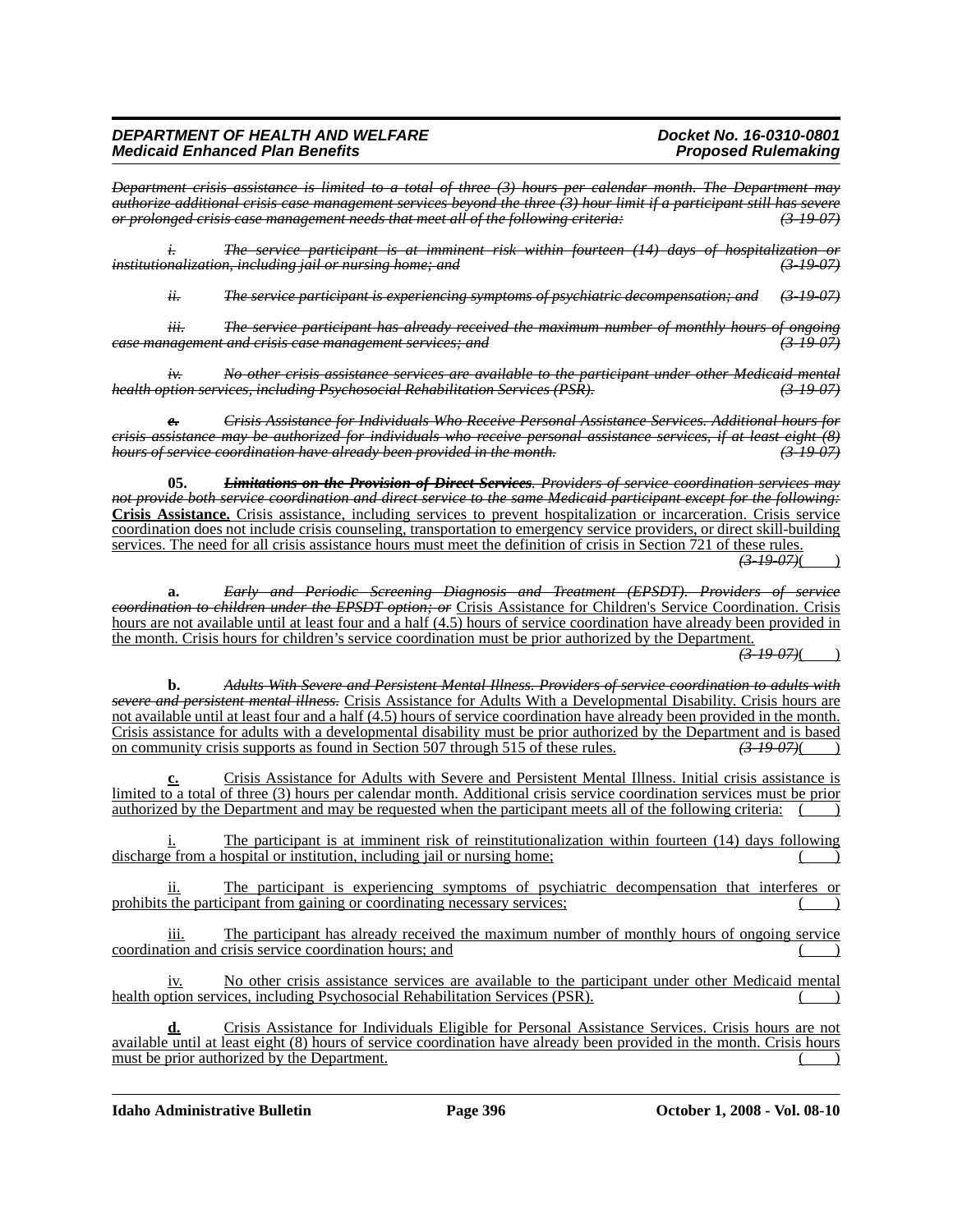**06.** *Limitations on Service Coordination. When an assessment indicates the need for medical, psychiatric, social, educational, or other services, referral or arrangement for such services may be included as service coordination services. Service coordination is limited to the following:* **Contacts for Assistance**. Service coordination may include contacts with non-eligible individuals only when the contact is directly related to identifying the needs and supports for helping the eligible participant to access services. *(3-19-07)*( )

*a. Service Coordination for Persons With Mental Illness. Five (5) hours per month for participants with mental illness. (3-19-07)*

*b. Service Coordination for Personal Assistance Services. Up to eight (8) hours per month for participants who have been approved to receive personal assistance services, as prior authorized by the Department. (3-19-07)*

*c. Other Populations. Service coordination services to participants with developmental disabilities and children under the EPSDT option are prior authorized by the Department on a monthly basis. (3-19-07)*

*d. Assessment and Plan Development. Assessment and plan development are reimbursable except for the initial plan development for EPSDT service coordination. (3-19-07)*

*e. Initial Plan Development. Reimbursement for the initial evaluation and individual service plan development will be paid based on an hourly rate, not to exceed six (6) hours.* 

**07. Exclusions**. Service coordination does not include activities that are:

**a.** An integral component of another covered Medicaid service;

**b.** Integral to the administration of foster care programs;

**c.** Integral to the administration of another non-medical program for which a participant may be eligible, except for service coordination that is included in an individualized education program, or individualized family service plan consistent with Section  $1903(c)$  of the Social Security Act.

**08. Limitations on the Provision of Direct Services**. Providers of service coordination services may only provide both service coordination and direct services to the same Medicaid participant when the participant is receiving either children's service coordination or service coordination for adults with mental illness and the service coordinator has documented that the participant has made free choice of providers.

**09. Limitations on Service Coordination**. Service coordination is limited to the following:

**a.** Service Coordination for Persons with Mental Illness. Up to five (5) hours per month of ongoing service coordination for participants with mental illness.

**b.** Service Coordination for Personal Assistance Services. Up to eight (8) hours per month for participants who are eligible to receive personal assistance services.

Service Coordination for Children. Up to four and a half  $(4.5)$  hours per month for participants who meet the eligibility qualifications for Children's Service Coordination.

**d.** Service Coordination for Adults with a Developmental Disability. Up to four and a half (4.5) hours  $per$  month for participants with developmental disabilities.

**10. Limitations on Care Plan Assessment and Care Plan Development**. Reimbursement for the assessment and care plan development cannot exceed six (6) hours for children, participants with mental illness, or eligible adult personal assistance participants. Plan development for participants with developmental disabilities  $c$ annot exceed twelve  $(12)$  hours.  $\qquad \qquad ( )$ 

**Idaho Administrative Bulletin Page 397 October 1, 2008 - Vol. 08-10**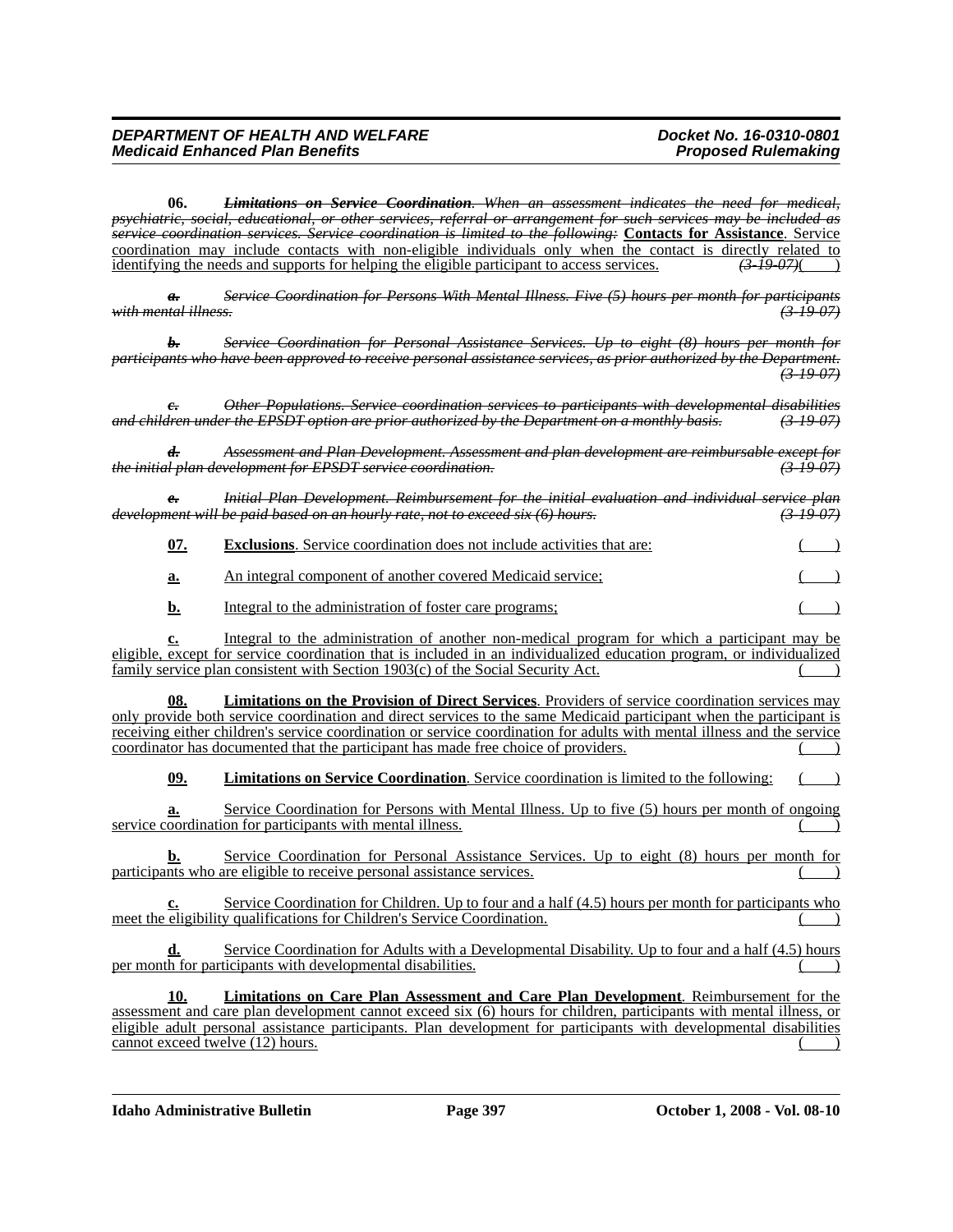#### **728. SERVICE COORDINATION - PROCEDURAL REQUIREMENTS.**

**01. Prior Authorization for Service Coordination Services**. All service coordination services must be prior authorized by the Department, except the following adult mental health service coordination services: initial assessment for services; five (5) hours of ongoing service coordination per month; and the first three (3) hours of crisis service coordination per month. For adults with mental illness, crisis service coordination over three (3) hours per month must be prior authorized.

**02. Service Coordination Care Plan Development**. A written *service coordination* CARE plan, as described in Section 731 of these rules, must be developed and implemented within sixty (60) days after the participant chooses a service coordination agency except in the case of adults with severe and persistent mental illness; in which case the time limit is thirty (30) days. The plan must be updated at least annually. The plan must address the service coordination needs of the participant as identified in the care plan assessment described in Section 730 of these rules. *(3-19-07)*( )

*a. Service Plan Content for Individuals With Developmental Disabilities. The service coordination plan for individuals with developmental disabilities is incorporated into the participant's plan of service. The content is identified in Section 512 of these rules.* 

|              |              | Service Plan Content for Individuals Receiving Personal Assistance Services. The individual's                                                                                                                                                                                                                                                                 |                      |
|--------------|--------------|---------------------------------------------------------------------------------------------------------------------------------------------------------------------------------------------------------------------------------------------------------------------------------------------------------------------------------------------------------------|----------------------|
|              |              | service plan must contain at least the following:                                                                                                                                                                                                                                                                                                             | $(3-19-07)$          |
|              | i.           | Problems identified during the assessment;                                                                                                                                                                                                                                                                                                                    | <del>(3 19 07)</del> |
|              | ii.          | Overall goals to be achieved;                                                                                                                                                                                                                                                                                                                                 | $(3-19-07)$          |
|              | iii.         | Reference to all services and contributions provided by the informal support system including the<br>actions, if any, taken by the service coordinator to develop the support system;                                                                                                                                                                         | $(3-19-07)$          |
| involvement: | iv           | Documentation of who has been involved in the service planning, including the participant's                                                                                                                                                                                                                                                                   | $(3-19-07)$          |
|              | ν.           | Schedules for service coordination monitoring and reassessment;                                                                                                                                                                                                                                                                                               | $(3-19-07)$          |
|              | νi.          | Documentation of unmet needs and service gaps; and                                                                                                                                                                                                                                                                                                            | (31907)              |
|              | vii.         | References to any formal services arranged including costs, specific providers, schedules of service<br>initiation, frequency or anticipated dates of delivery.                                                                                                                                                                                               | (3, 19, 07)          |
|              | $e_{\tau}$   | Service Plan Content for Individuals With Severe And Persistent Mental Illness. The service<br>eoordination plan must include the following:                                                                                                                                                                                                                  | <del>(3 19 07)</del> |
|              | i.           | A list of problems and needs identified during the assessment;                                                                                                                                                                                                                                                                                                | $(3-19-07)$          |
|              | ii.          | Concrete measurable goals and objectives to be achieved by the service coordinator;                                                                                                                                                                                                                                                                           | $(3-19-07)$          |
|              | iii.         | Time frames for achievement of the goals and objectives;                                                                                                                                                                                                                                                                                                      | (31907)              |
|              | $\dot{t}$ .  | Reference to any formal services arranged including specific providers;                                                                                                                                                                                                                                                                                       | $(3-19-07)$          |
|              | ₩.           | Frequency of services initiated; and                                                                                                                                                                                                                                                                                                                          | $(3-19-07)$          |
|              | νi.          | Documentation of who was involved in the service planning.                                                                                                                                                                                                                                                                                                    | (3.19.07)            |
|              | $\mathbf{r}$ | $\alpha$ , $\alpha$ , $\alpha$ , $\alpha$ , $\alpha$ , $\alpha$ , $\alpha$ , $\alpha$ , $\alpha$ , $\alpha$ , $\alpha$ , $\alpha$ , $\alpha$ , $\alpha$ , $\alpha$ , $\alpha$ , $\alpha$ , $\alpha$ , $\alpha$ , $\alpha$ , $\alpha$ , $\alpha$ , $\alpha$ , $\alpha$ , $\alpha$ , $\alpha$ , $\alpha$ , $\alpha$ , $\alpha$ , $\alpha$ , $\alpha$ , $\alpha$ | PDCDT                |

*d. Service Plan Development for EPSDT Service Coordination. The initial plan for EPSDT service coordination is completed by the Department or designee. An EPSDT service coordination, agency selected by the family develops an annual service coordination plan and submits it to the Department for prior authorization of*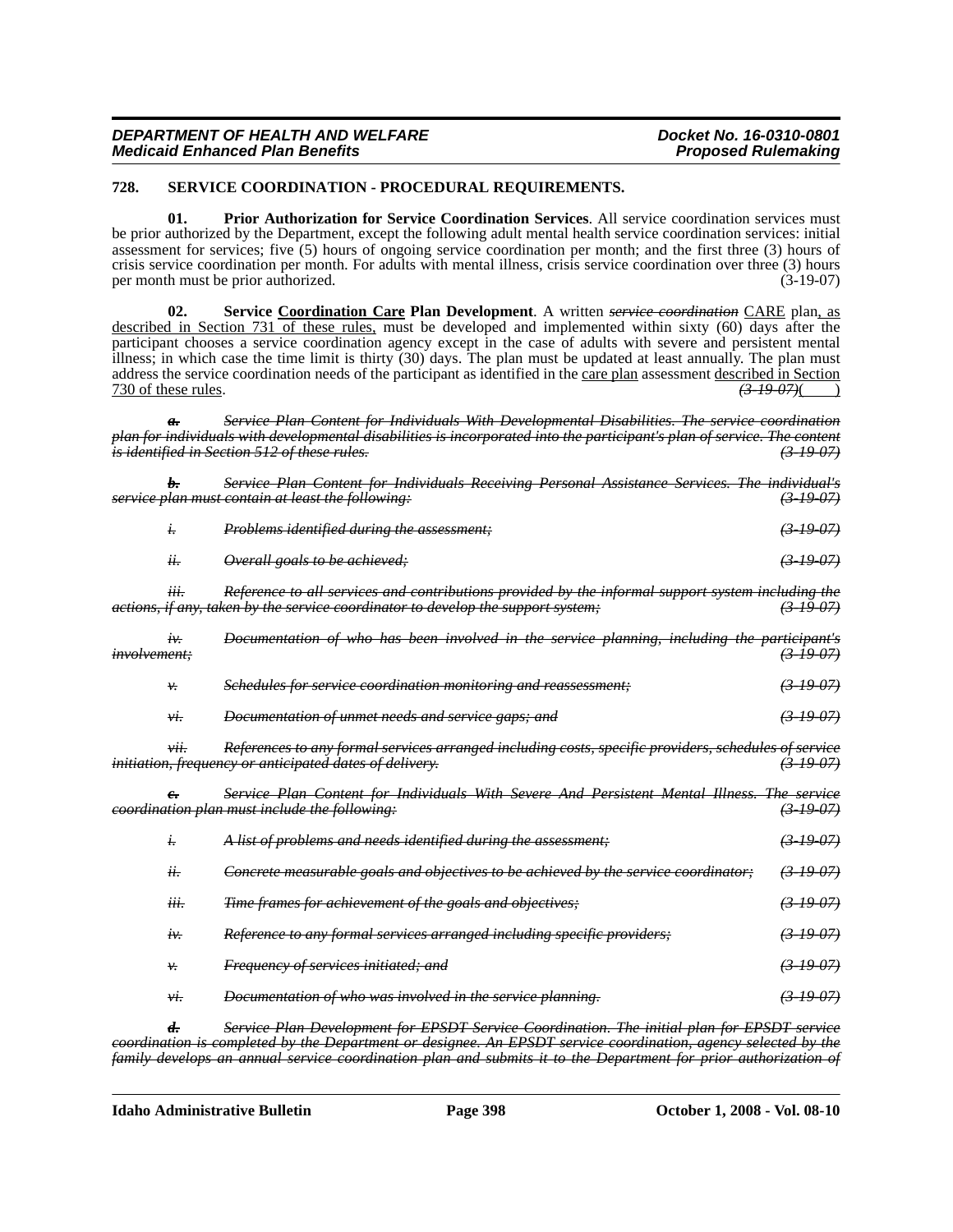#### *continued service coordination. (3-19-07)*

**03. Documentation of Service Coordination**. Agencies must maintain records that contain documentation describing the services provided, review of the continued need for service coordination, and progress toward each service coordination goal. Documentation must be completed as required in Section 56-209(h), Idaho Code. All active records must be immediately available. Documentation must include all of the following: (3-19-07)

| a. | <i>Name</i> . The name of the eligible participant.                                                   | $(3\;19\;07)$ |  |
|----|-------------------------------------------------------------------------------------------------------|---------------|--|
|    | <b>Provider.</b> The name of the provider agency and the person providing the <i>direct</i> services. | (3, 10, 07)   |  |

**c.** *Time and Place of Service.* The date, time, duration, and place the service was provided. *(3-19-07)*( )

| care plan have been achieved. | The nature, content, units of the service coordination received and whether goals specified in the |  |
|-------------------------------|----------------------------------------------------------------------------------------------------|--|
| e.                            | Whether the participant declined any services in the care plan.                                    |  |
| f.                            | The need for and occurrences of coordination with other case managers.                             |  |
| g.                            | The timeline for obtaining needed services.                                                        |  |
| <u>h.</u>                     | The timeline for re-evaluation of the plan.                                                        |  |
|                               |                                                                                                    |  |

*d***i.** *Documentation of Eligibility.* A copy of the *current* assessment or prior authorization from the Department that documents eligibility for service coordination services, and a dated and signed *service* care plan. *(3-19-07)*( )

*e***j.** *Description.* Agency records must contain documentation describing details of the service provided signed by the person who delivered the service.  $\left(3.19\right)\frac{(3.19\cdot97)}{(2.19\cdot97)}$ 

*f***k.** *Progress Review.* Documented *R*review of participant's continued need for service coordination and progress toward each service coordination goal. A review must be completed at least every one hundred eighty (180) days after the plan development or update. <u>Progress reviews must include the date of the review, and the signature of</u><br>the service coordinator completing the review. the service coordinator completing the review.

**gl.** *Satisfaction With Service*. Documentation of the participant's, family's, or guardian's satisfaction with service.  $\left( \frac{3-19-07}{2} \right)$  $(3-19-07)$ ( )

*h***m.** *Informed Consent.* A copy of the informed consent form signed by the participant or guardian which documents that the participant has been informed of <u>the purposes of service coordination</u>, his rights to refuse service coordination and his right to choose his providers.  $\left(3\frac{1900}{10000000000000000000000000000$ service coordination and his right to choose his providers.

*i***n.** *Service Plan.* A *service* care plan that is signed by the participant or his legal representative, and the *plan developer* service coordinator. Mental health service coordination care plans must also be signed by a physician or *other* licensed mental health practitioner *of the healing arts*. The care plan must reflect person-centered planning principles and document the participant's inclusion in the development of the plan. The service coordinator must also document that a copy of the plan was given to the participant or his legal representative. The plan must be updated and authorized when required, but at least annually. Children's service coordination care plans cannot be effective before the date that the child's parent or legal guardian has signed the plan.  $\left(3-19-07\right)$ before the date that the child's parent or legal guardian has signed the plan.

*j***04. Documentation of Crisis Assistance** *Documentation* **for Adults With Severe and Persistent Mental Illness**. Documentation to support authorization of crisis assistance beyond the monthly limitation must be submitted to the Department before such authorization may be granted. The crisis situation and the crisis service coordination services must be documented in the progress notes of the participant's medical record. Documentation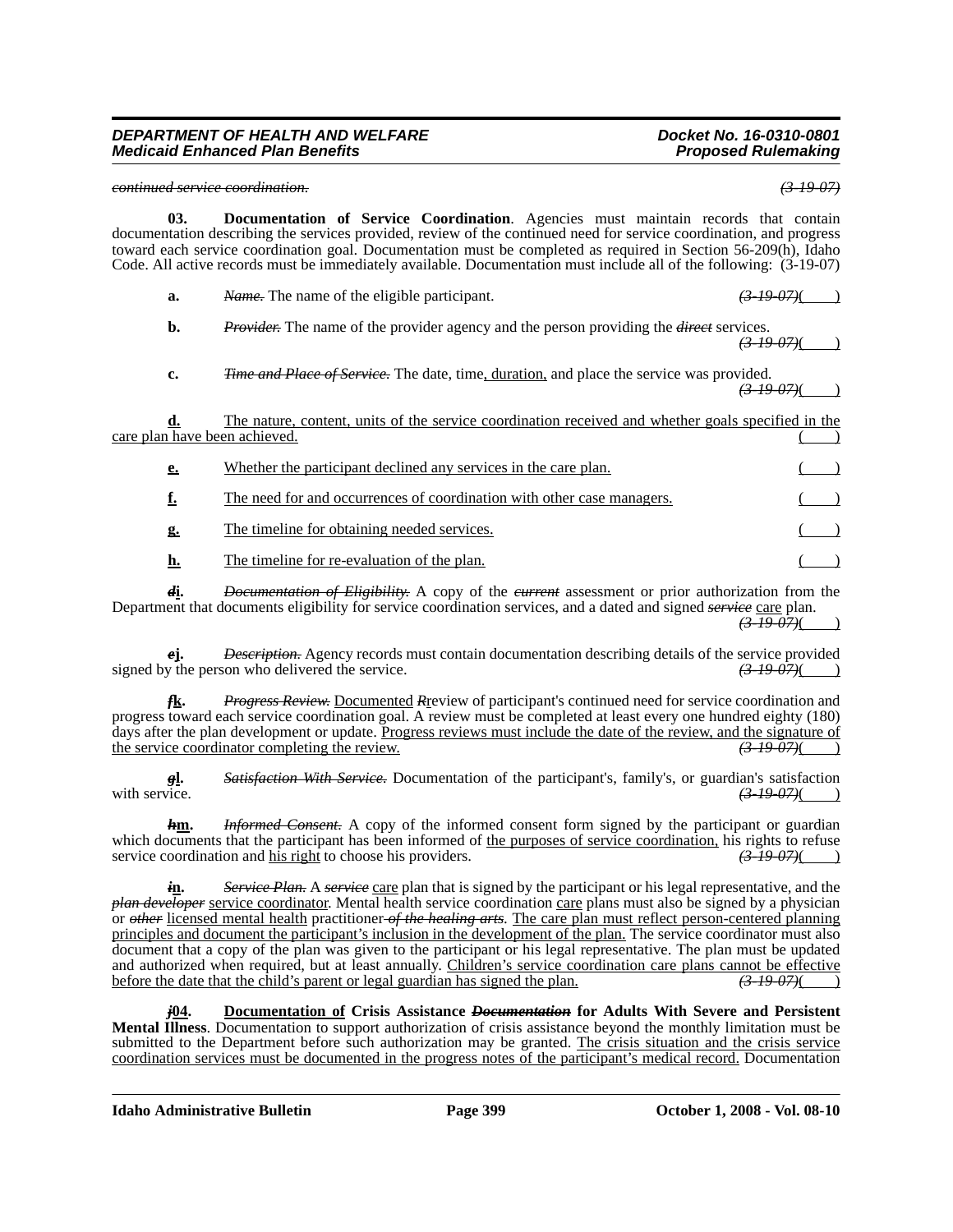to support delivery of crisis assistance must also be maintained in the participant's agency record and must include:  $(3-19-07)$ ( )

*i***a.** A description of the crisis, including identification of unanticipated events that precipitate the need *case management* service coordination services;  $\overline{(3.19.07)}$ for crisis *case management* service coordination services;

*ii***b.** A brief review of *case management* <u>service coordination</u> and other services or supports available eady provided to, the participant to resolve the crisis;  $\left(3.19, 07\right)$ to, or already provided to, the participant to resolve the crisis;

*iii***c.** A crisis resolution plan; and (3-19-07)

*iv***d.** Outcomes of crisis assistance service provision. (3-19-07)

**05. Documentation Completed by a Paraprofessional**. Each entry completed by a paraprofessional must be reviewed by the participant's service coordinator and include the date of review and the service coordinator's signature on the documentation.

046. Participant Freedom of Choice of Service Coordination Providers. *Eligible* A participants must have *the option to* <u>freedom of choice when</u> select<u>ing a service coordination provider agency and</u> service coordinators.<br>A *participant must have free choice of a service coordination provider*. The service coordinator participant's choice of other health care providers.

**0***5***7. Service Coordinator Contact and Availability**. *At least every thirty (30) days, service coordinators must have contact with the participant, legal guardian or provider who can verify the participant's well being and whether services are being provided according to the written plan*. The frequency <u>of contact</u>, mode of contact, and person *being* to be contacted must be identified in the plan and must meet the needs of the p The contacts must verify the participant's well being and whether services are being provided according to the written plan. At least every ninety (90) days, the service coordinator must have a face-to-face contact with the participant except as described in Subsection 728.07.a. of this rule. *(3-19-07)*( )

*a. The mode and frequency of contact for developmental disability service coordination must be identified in the plan and must meet the needs of the participant. Service coordinators must have face-to-face contact with each participant at least every ninety (90) days. (3-19-07)*

*b***a.** *The mode and frequency of contact for mental health service coordination must be identified in the plan and must meet the needs of the participant*. Mental health service coordinators must have face-to-face contact<br>every month with each participant. every month with each participant.

*c***b.** *The mode and frequency of contact for Early and Periodic Screening and Diagnosis and Treatment (EPSDT) service coordination must be identified in the plan and must meet the needs of the child. EPSDT* When it is necessary for the children's service coordinator*s must have* to conduct a face-to-face contact with *the* a child *and the child's family at least every ninety (90) days* participant without the legal guardian present, the service coordinator must notify the legal guardian prior to the face-to-face contact with the participant. Notification must be documented<br>in the participant's file.  $\left( \frac{3.19 \text{ } 0.07}{6.00 \text{ } \cdot \text{ } \cdot \text{ } \cdot \text{ } \cdot \text{ } \cdot \text{ } \cdot \text{ } \cdot \text{ } \cdot \text$ in the participant's file.

*d. The mode and frequency of contact for Personal Care Service (PCS) service coordination must be identified in the plan and must meet the needs of the participant. PCS service coordinators must have face to face contact with the participant and others at least every ninety (90) days as necessary to coordinate and monitor the progress of the existing individual service plan.* 

*e***c.** *Hours of Availability.* Service coordinators do not have to be available on a twenty-four (24) hour basis, but must include an individualized objective on the care plan describing what the participant, families, and providers should do in an emergency situation. The individualized objective must include how the service coordinator will follow up on an emergency situation.  $\left(3-19-07\right)$ 

*e***c.** *Hours of Availability.* Service coordinators do not have to be available on a twenty-four (24) hour basis, but must include an individualized objective on the care plan describing what the participant, families, and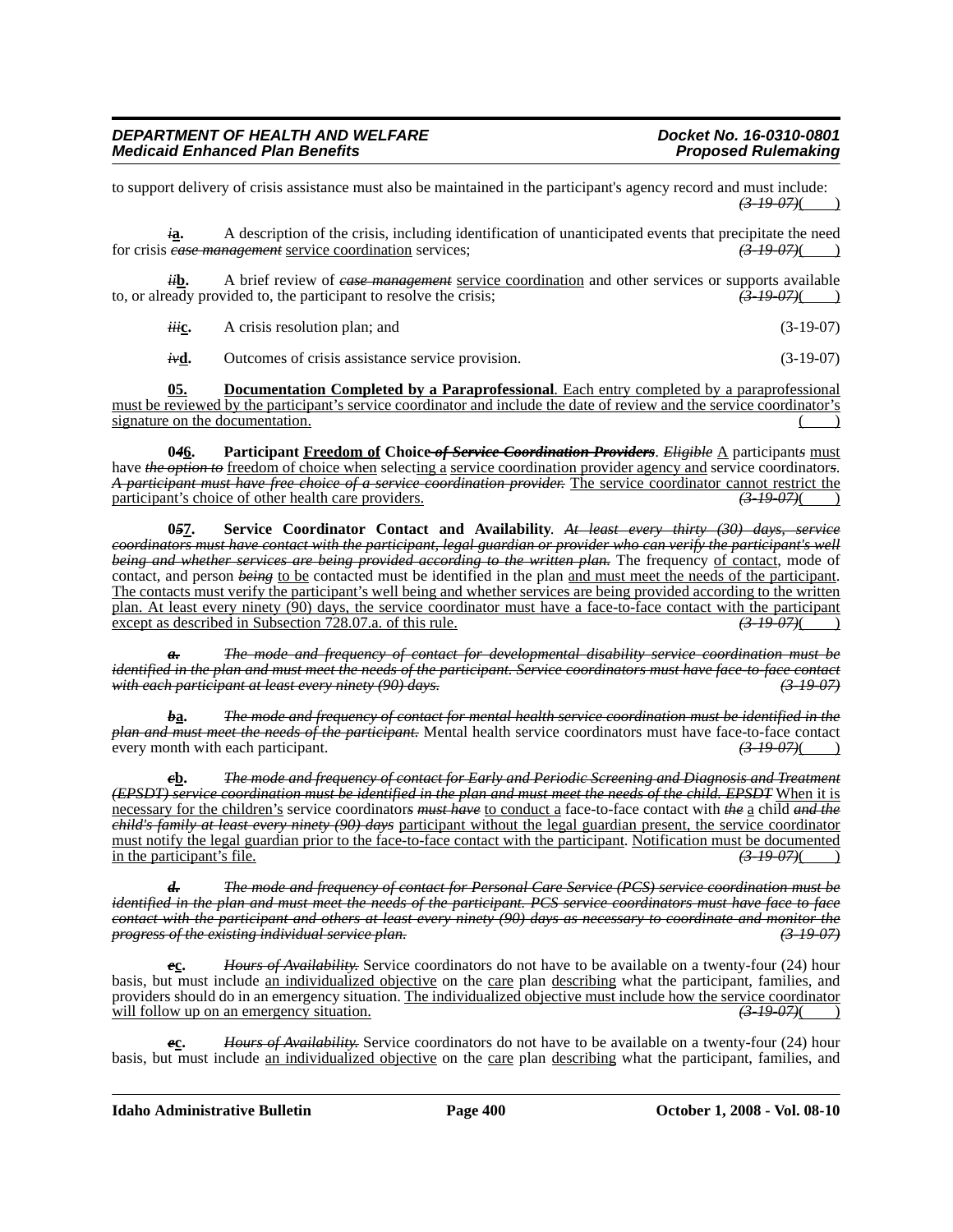providers should do in an emergency situation. The individualized objective must include how the service coordinator will follow up on an emergency situation. will follow up on an emergency situation.

**08. Service Coordinator Responsibility Related to Conflict of Interest**. Service coordinators have a primary responsibility to the participant whom they serve, to respect and promote the right of the participant to selfdetermination, and preserve the participant's freedom to choose services and providers. In order to assure that  $participant rights are being addressed, service coordinates must:$  ( )

**a.** Be alert to and avoid conflicts of interest that interfere with the exercise of professional discretion and impartial judgment.

**b.** Inform participant and guardian when a real or potential conflict of interest arises and take reasonable steps to resolve the issue in a manner that makes the participant's interests primary and protects the participant's interests to the greatest extent possible.

**09. Agency Responsibility Related to Conflict of Interest**. To assure that participants are protected from restrictions to their self-determination rights because of conflict of interest, the agency must guard against conflict of interest, and inform all participants and guardians of the risk. Each agency must have a document in each participant's file that contains the following information: () ()

**a.** The definition of conflict of interest as defined in Section 721 of these rules;

**b.** A signed statement by the agency representative verifying that the concept of conflict of interest was reviewed and explained to the participant or guardian to preserve the participant's freedom to choose services and providers; and

**c.** The participant's or guardian's signature on the document.

# **729. SERVICE COORDINATION - PROVIDER QUALIFICATIONS.**

Services will <u>coordination services must</u> be provided by an *organized provider* agency *that has entered into a provider agreement with the Department* as defined in Section 721 of these rules. (3-19-07) *provider agreement with the Department* as defined in Section 721 of these rules.

**Provider Agreements**. Service coordinators must be employees or contractors of an agency that has a valid provider agreement with the Department. (3-19-07)

**02.** *Work Experience and* **Supervision**. *All service coordinators must have at least twelve (12) months' experience working with the population they will be serving or be supervised by a qualified service coordinator.* The agency must provide supervision to all service coordinators and paraprofessionals. The supervision structure must<br>clearly:  $\left( \frac{3-19-07}{2} \right)$ clearly: *(3-19-07)*( )

**a.** Demonstrate each supervisor's ability to legitimately address concerns about the services provided by employees under their supervision.

**b.** Require that the supervisor is not supervised by someone under their supervision, directly or indirectly.  $\blacksquare$  indirectly.  $\begin{pmatrix} 1 & 1 \end{pmatrix}$ 

**c.** Require that there be at least one (1) supervisor who does not carry a service coordination caseload.  $($  )

**d.** Require that a paraprofessional is not a supervisor.

**03.** *Minimum Education Requirements. All service coordinators must have a minimum of a bachelor's degree in a human services field from a nationally accredited university or college; or be a licensed professional nurse, also referred to as a registered nurse (RN).* **Agency Supervisor Required Education and Experience**.

*(3-19-07)*( )

**a.** Master's Degree in a human service field and twelve (12) months experience with the population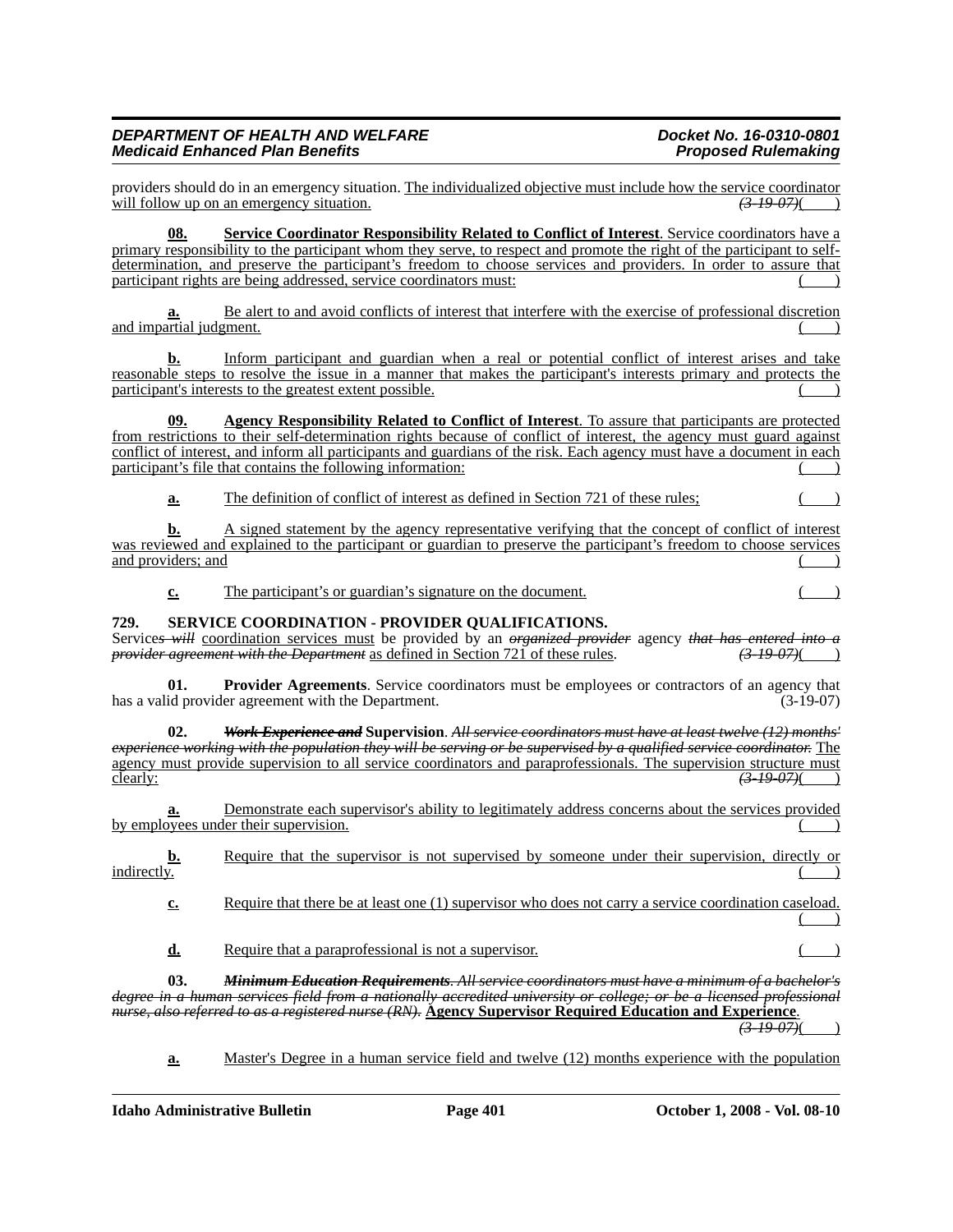| being served; or         |            |                                                                                                                                                                                                                                                                                                                                                                                                                                                                                                                               |
|--------------------------|------------|-------------------------------------------------------------------------------------------------------------------------------------------------------------------------------------------------------------------------------------------------------------------------------------------------------------------------------------------------------------------------------------------------------------------------------------------------------------------------------------------------------------------------------|
|                          | b.         | Bachelor's degree in human services fields or RN degree and twenty-four (24) months experience<br>with the population being served.                                                                                                                                                                                                                                                                                                                                                                                           |
|                          | <u>c.</u>  | For mental health service coordination, the supervisor must have obtained the required experience<br>in a mental health treatment setting with the serious and persistent mentally ill population.                                                                                                                                                                                                                                                                                                                            |
|                          | <u>04.</u> | <b>Service Coordinator Education and Experience.</b>                                                                                                                                                                                                                                                                                                                                                                                                                                                                          |
| college and;             | a.         | Minimum of a Bachelor's degree in human services field from a nationally accredited university or                                                                                                                                                                                                                                                                                                                                                                                                                             |
| be providing service; or |            | Twelve (12) months experience working with the population to whom the service coordinator will                                                                                                                                                                                                                                                                                                                                                                                                                                |
|                          |            | Be a licensed professional nurse (RN) with twelve (12) months experience working with the<br>population to whom the service coordinator will be providing service.                                                                                                                                                                                                                                                                                                                                                            |
|                          | 05.        | Paraprofessional Education and Experience. Under the supervision of a qualified service<br>coordinator, a paraprofessional may be used to assist in the implementation of the care plan. Paraprofessionals must<br>have the following qualifications:                                                                                                                                                                                                                                                                         |
|                          | a.         | Be at least eighteen (18) years of age, have a minimum of a high school diploma or equivalency;                                                                                                                                                                                                                                                                                                                                                                                                                               |
| service; and             | b.         | Be able to read and write at a level with the paperwork and forms involved in the provision of the                                                                                                                                                                                                                                                                                                                                                                                                                            |
| providing services; or   | c.         | Have twelve (12) months experience with the population to whom the paraprofessional will be                                                                                                                                                                                                                                                                                                                                                                                                                                   |
|                          | d.         | Have a bachelor's degree in a human services field, but no experience with the population.                                                                                                                                                                                                                                                                                                                                                                                                                                    |
|                          | 06.        | <b>Limitations on Services Delivered by Paraprofessionals.</b> Paraprofessionals must not work with<br>participants who receive mental health service coordination. Paraprofessionals must not conduct assessments,<br>evaluations, person-centered planning meetings, one hundred eighty (180) day progress reviews, plan development or<br>addenda development. Paraprofessionals cannot be identified as the service coordinator on the plan and they cannot<br>supervise service coordinators or other paraprofessionals. |
|                          | 047.       | <b>Mandatory Criminal History Check Requirements.</b> Service coordination agencies must verify<br>that each service coordinator and paraprofessional they employ or with whom they contract has complied with<br>IDAPA 16.05.06, "Criminal History and Background Checks."<br>$(3-19-07)$                                                                                                                                                                                                                                    |
|                          | 058.       | Health, Safety and Fraud Reporting. Service coordinators are required to report any concerns                                                                                                                                                                                                                                                                                                                                                                                                                                  |

about health and safety to the appropriate governing agency and to the Department. Service coordinators must also report fraud, including billing of services that were not provided, to the Department unit responsible for authorizing the service; and to the Surveillance and Utilization Review Unit (SUR) within the Department or its toll-free Medicaid fraud hotline. (3-19-07)

**09. Individual Service Coordinator Case Loads**. The total caseload of a service coordinator must  $\Box$  assure quality service delivery and participant satisfaction.

# **730. SERVICE COORDINATION -** *PARAPROFESSIONALS* **CARE PLAN ASSESSMENT.**

*Under the supervision of a qualified service coordinator, paraprofessionals may be used to assist in the implementation of a service coordination plan except for plans of participants with a mental illness. Paraprofessionals must be able to read and write at a level equal with the paperwork and forms involved in the* 

**Idaho Administrative Bulletin Page 402 October 1, 2008 - Vol. 08-10**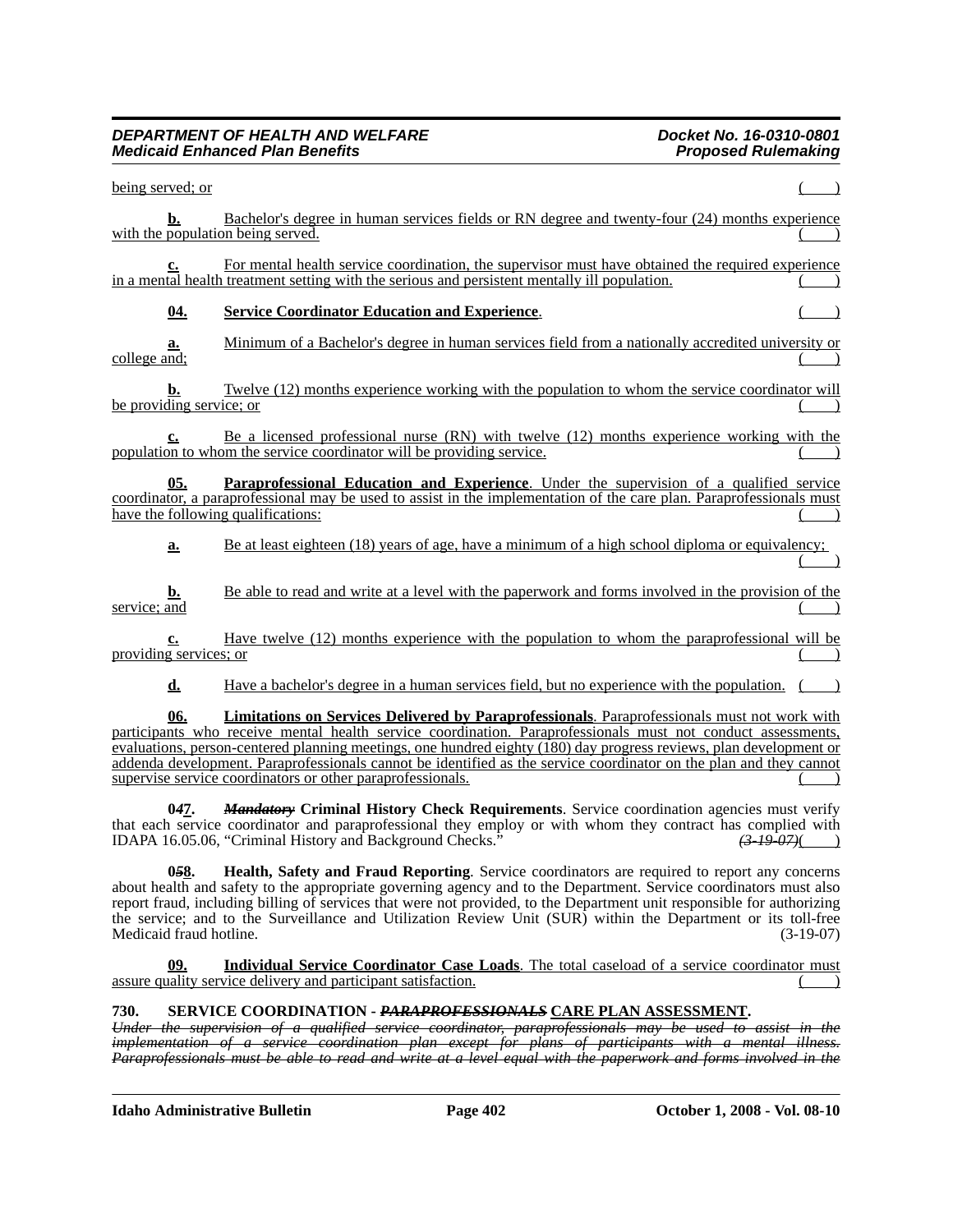*provision of service. (3-19-07)*

**01. Care Plan Assessment**. The service coordination care plan assessment must be completed by a service coordinator as part of the person-centered planning. During the care plan assessment the participant must be present, and guardian when appropriate, and pertinent service providers as identified by the participant. The assessment is used to determine the prioritized needs and services of the participant and must be documented in the care plan. The assessment must focus on the participant's needs, and when the participant is a child, include the family's needs to ensure the child's needs are met.

**02. Assessment Forms**. The care plan assessment must be on Department approved forms and include the following information;

| a.          | Basic needs;                                                                                                                                                                                                                                                                                                                                                                                                                          |  |
|-------------|---------------------------------------------------------------------------------------------------------------------------------------------------------------------------------------------------------------------------------------------------------------------------------------------------------------------------------------------------------------------------------------------------------------------------------------|--|
| <u>b.</u>   | Medical needs;                                                                                                                                                                                                                                                                                                                                                                                                                        |  |
| $c_{\cdot}$ | Health and safety needs;                                                                                                                                                                                                                                                                                                                                                                                                              |  |
| <u>d.</u>   | Therapy needs;                                                                                                                                                                                                                                                                                                                                                                                                                        |  |
| e.          | Educational needs:                                                                                                                                                                                                                                                                                                                                                                                                                    |  |
| <u>f.</u>   | Social and integration needs:                                                                                                                                                                                                                                                                                                                                                                                                         |  |
| g.          | Personal needs;                                                                                                                                                                                                                                                                                                                                                                                                                       |  |
| <u>h.</u>   | Family needs and supports;                                                                                                                                                                                                                                                                                                                                                                                                            |  |
| <u>i.</u>   | Long range planning:                                                                                                                                                                                                                                                                                                                                                                                                                  |  |
| j.          | Legal needs;                                                                                                                                                                                                                                                                                                                                                                                                                          |  |
| k.          | Financial needs; and                                                                                                                                                                                                                                                                                                                                                                                                                  |  |
| п.          | $\mathbf{17}$ , and $\mathbf{17}$ , $\mathbf{18}$ , $\mathbf{18}$ , $\mathbf{19}$ , $\mathbf{19}$ , $\mathbf{19}$ , $\mathbf{19}$ , $\mathbf{19}$ , $\mathbf{19}$ , $\mathbf{19}$ , $\mathbf{19}$ , $\mathbf{19}$ , $\mathbf{19}$ , $\mathbf{19}$ , $\mathbf{19}$ , $\mathbf{19}$ , $\mathbf{19}$ ,<br>$\mathbf{1}_{\mathbf{2}}$ , and $\mathbf{1}_{\mathbf{3}}$ , and $\mathbf{1}_{\mathbf{4}}$ , and $\mathbf{1}_{\mathbf{4}}$<br>. |  |

**l.** For individuals with mental illness the diagnostic assessment exam results as described in Subsection  $725.02$  of these rules.

**03. Service Coordination Care Plan Assessment for Mental Health**. The care plan assessment for mental health must not duplicate the diagnostic assessment defined in Section 721 of these rules. The focus of the care plan assessment must meet the participant's need for assistance in gaining and coordinating access to care and services listed in Subsection 730.02. of this rule.

# **731. SERVICE COORDINATION -** *SUPERVISION OF SERVICE COORDINATION* **CARE PLAN.**

*Service coordination agencies must provide supervision to qualified service coordinators and paraprofessionals employed by the agency. Agency supervisors must have the following qualifications:* The service coordination care plan is developed using information collected through the care plan assessment of the participant's service coordination needs. The care plan must specify the goals and actions to address the medical, social, educational, and other services needed by the participant. The care plan must include activities ensuring the active participation of the eligible participant, and working with the participant or the participant's authorized health care decision maker and others to develop those goals.  $\left(3.19\right.07\right)\left($ others to develop those goals. *(3-19-07)*( )

**01.** *Master's Degree. Master's degree in a human services field and one (1) year's experience with the population for whom they will be supervising services. For supervisors of service coordination for participants with mental illness, this experience must be in a mental health service setting; or* **Course of Action**. The care plan must identify a course of action to respond to the assessed needs of the participant. identify a course of action to respond to the assessed needs of the participant.

**02.** *Bachelor's Degree. Bachelor's degree in a human services field or RN degree and two (2) years'*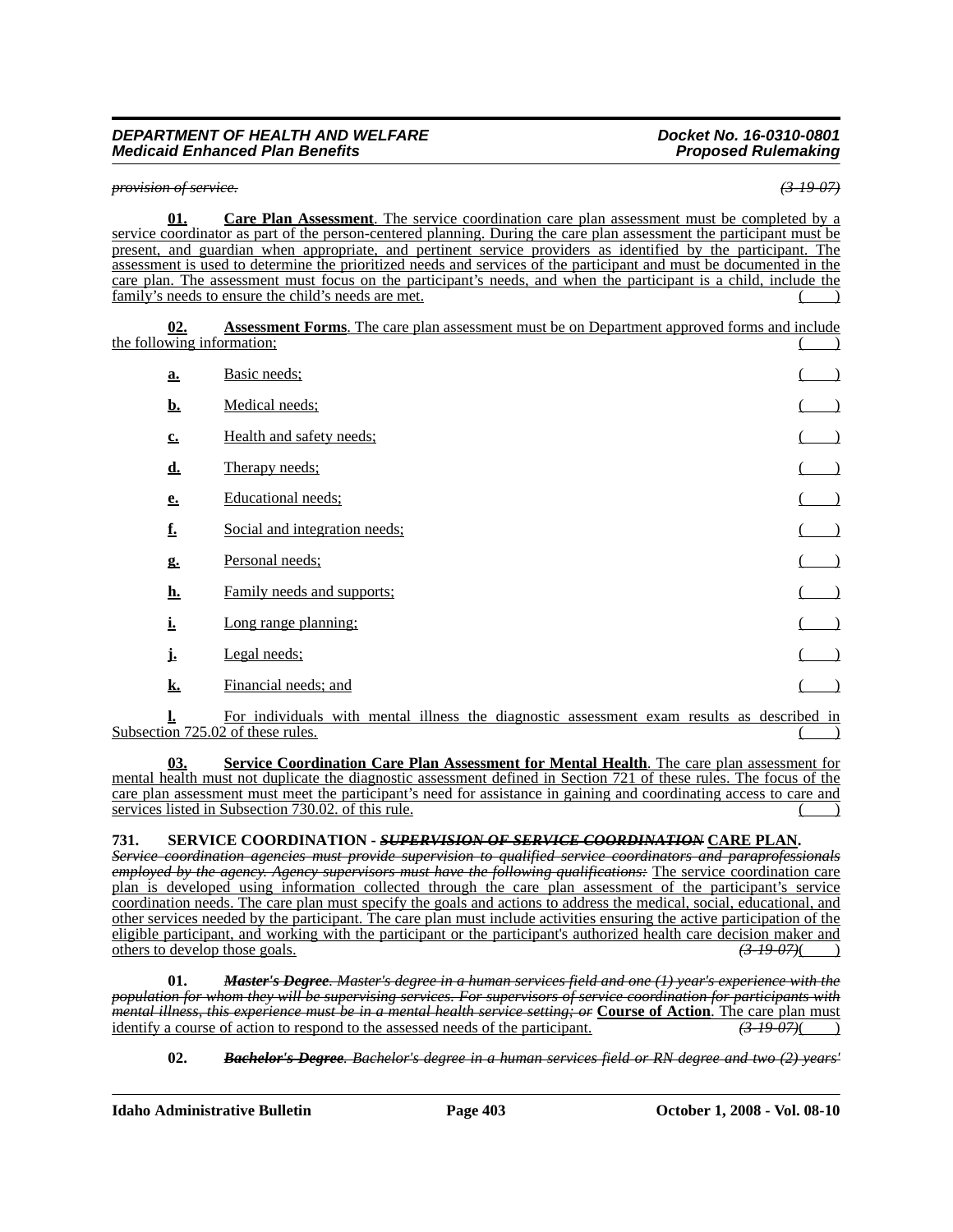*experience with the population for whom they will be supervising services. For supervisors of service coordination to participants with mental illness, this experience must be in a mental health service setting.* **Service Coordination Care Plan Content**. Care plans must include the following: *(3-19-07)*( *)* (3-19-07)

**a.** A list of problems and needs identified during the assessment;

**b.** A crisis prevention plan is a part of the care plan developed in conjunction with the participant and providers that identifies each and any potential risk anticipated for a specific participant, or otherwise substantiates that there are no potential risks. The crisis prevention plan must identify services and actions which will be implemented in cases of a participant crisis situation.

**c.** Concrete, measurable goals and objectives to be achieved by the participant;

**d.** Reference to all services and contributions provided by the informal support system including the actions, if any, taken by the service coordinator to develop the support system;

**e.** Documentation of who has been involved in the service planning, including the participant's involvement: involvement; ( ) and ( ) and ( ) and ( ) and ( ) and ( ) and ( ) and ( ) and ( ) and ( ) and ( ) and ( ) and ( ) and ( ) and ( ) and ( ) and ( ) and ( ) and ( ) and ( ) and ( ) and ( ) and ( ) and ( ) and ( ) and ( ) and (

**f.** Schedules for service coordination monitoring, progress review, and reassessment;  $($ 

**g.** Documentation of unmet needs and service gaps including goals to address these needs or gaps;  $($ 

**h.** References to any formal services arranged including costs, specific providers, schedules of service initiation, frequency or anticipated dates of delivery; and

**i.** Time frames for achievement of the goals and objectives;

**03. Adult Developmental Disability Service Coordination Care Plan**. The care plan for adults with developmental disabilities must be incorporated into the participant's developmental disability plan of service as identified in Section 513 of these rules.

#### *732. SERVICE COORDINATION - INDIVIDUAL SERVICE COORDINATOR CASE LOADS. The total caseload of a service coordinator must assure quality service delivery and participant satisfaction.*

*(3-19-07)*

# **73***3***2. -- 735. (RESERVED).**

# **736. SERVICE COORDINATION - PROVIDER REIMBURSEMENT.**

# *01. Limitations on Payment for Service Coordination. (3-19-07)*

*a***01. Duplication**. Participants are only eligible for one (1) type of service coordination. If they qualify for more than one (1) type, the participant must choose one (1). Service coordination payment must not duplicate payment made to public or private sector entities under other program authorities for this same purpose. (3-19-07)

*b***12.** Payment for Service Coordination. Subject to the service limitations in Subsection 736.04.F06 of following services are reimbursable:  $\frac{(3-19-07)(\frac{1}{2})}{(3-19-07)(\frac{1}{2})}$ this rule, only the following services are reimbursable: *(3-19-07)*( )

*i***a.** Face-to-face contact as required in Subsection 728.057 of these rules.  $\left(3-19-07\right)$  )

*ii***b.** Telephone contact between the service coordinator and the participant, participant's service providers, family members, primary care givers, legal representative, or other interested persons*;*. *or(3-19-07)*( )

Face to face contact between the service coordinator and the participant's family members, legal representative, primary caregivers, providers, or other interested persons. (3-19-07)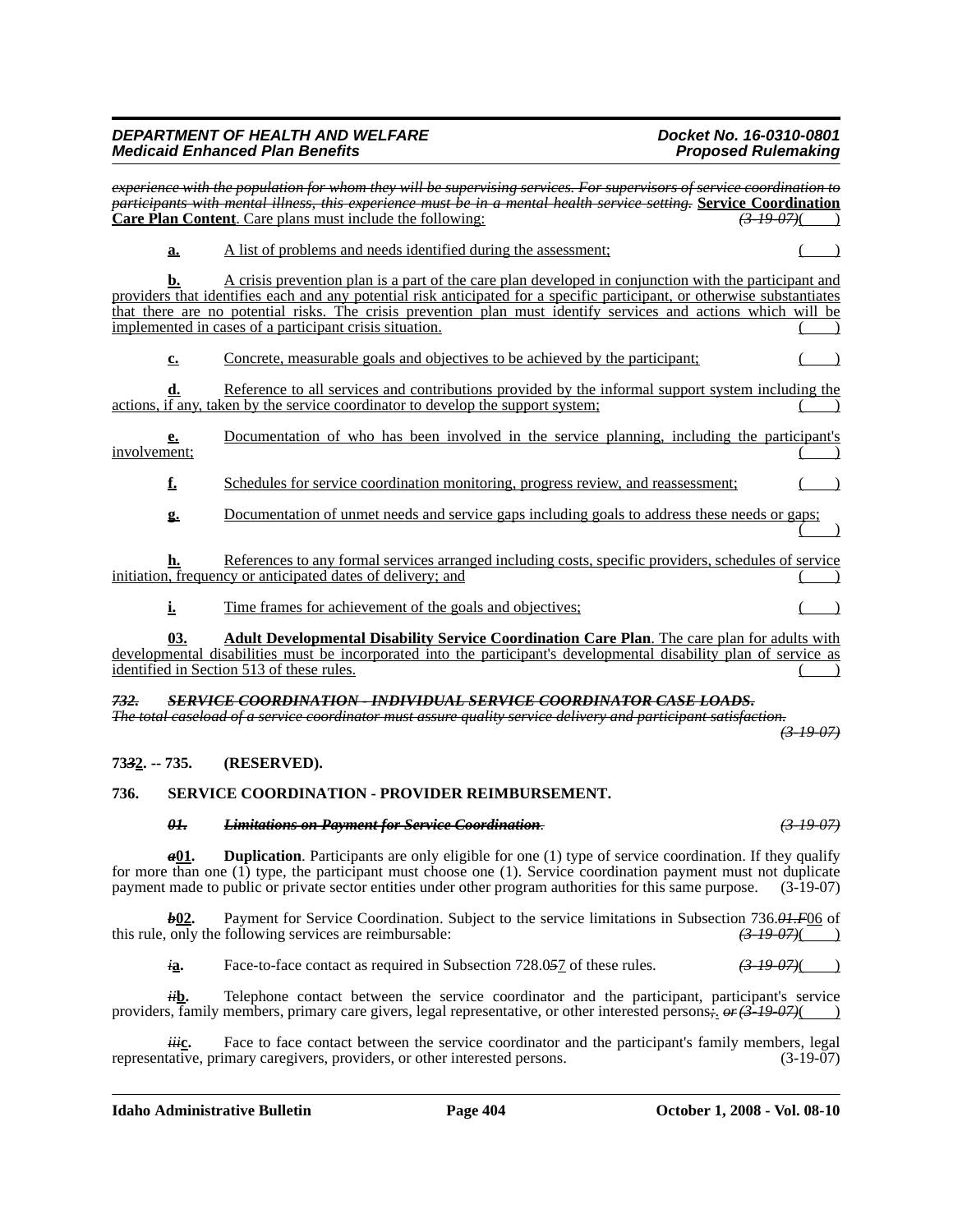*iv***d.** Paperwork that is associated with obtaining certain needed services such as food stamps, energy e. emergency housing or legal services. (3-19-07) assistance, emergency housing, or legal services.

*c***03. Service Coordination During Institutionalization**. Service coordination is reimbursable on the day a participant is admitted to a medical institution if the service is provided prior to admission. Service coordination is reimbursable on the day of discharge from a medical institution if the service is provided after discharge. Service coordination may be provided: *during the last thirty (30) days of an inpatient stay, or if the stay is not expected to last longer than thirty (30) days, when the service does not duplicate the discharge responsibilities of the facility.*

 $(3-19-07)$ 

**a.** During the last fourteen (14) days of an inpatient stay which is less than one hundred eighty (180) days in duration;

**b.** During the last sixty (60) days of an inpatient stay of one hundred eighty (180) days or more;  $($  )

**c.** Service coordination providers may not file claims for reimbursement until the participant is discharged and enrolled in community services;

**d.** Service coordination must not duplicate activities provided as part of initiation services and discharge planning activities;

**e.** Service coordination must only be provided by and reimbursed to community service coordination providers.  $($ 

**f.** The plan of care must include documentation of service coordination services provided prior to and post discharge to facilitate a successful transition into the community.

*d***04. Incarceration**. Service coordination is not reimbursable when the participant is incarcerated. (3-19-07)

*e***<u>05</u>.** Services Delivered Prior to Assessment. Payment for on-going service coordination will not be on to the completion of the assessment and *service* care plan.  $\left(3-19-07\right)$  (3.49.07) made prior to the completion of the assessment and *service* care plan.

*f***06. Payment Limitations**. Reimbursement is not allowed for missed appointments, attempted contacts, travel to provide the service, leaving messages, scheduling appointments with the Medicaid service coordinator, transporting participants, or documenting services. *For service coordination paid at an hourly rate, providers will not be reimbursed for more than one (1) contact during a single fifteen (15) minute time period.*  $(3-19-07)$ 

**a.** Service coordination providers are paid in unit increments of fifteen (15) minutes each.

**b.** Direct delivery of medical, educational, social, or other service to which a participant has been referred is not reimbursable as service coordination.

**c.** Activities that are an integral component of another covered Medicaid service are not reimbursable as service coordination.

**d.** Activities that are integral to the administration of foster care programs are not reimbursable as service coordination.

**e.** Except for service coordination that is included in an individualized education program, or individualized family service plan consistent with Section 1903(c) of the Social Security Act, activities that a participant is eligible for under another non-medical program are not reimbursable as service coordination.

**0***2***7. Healthy Connections**. If the participant is enrolled in Healthy Connections, the referral for